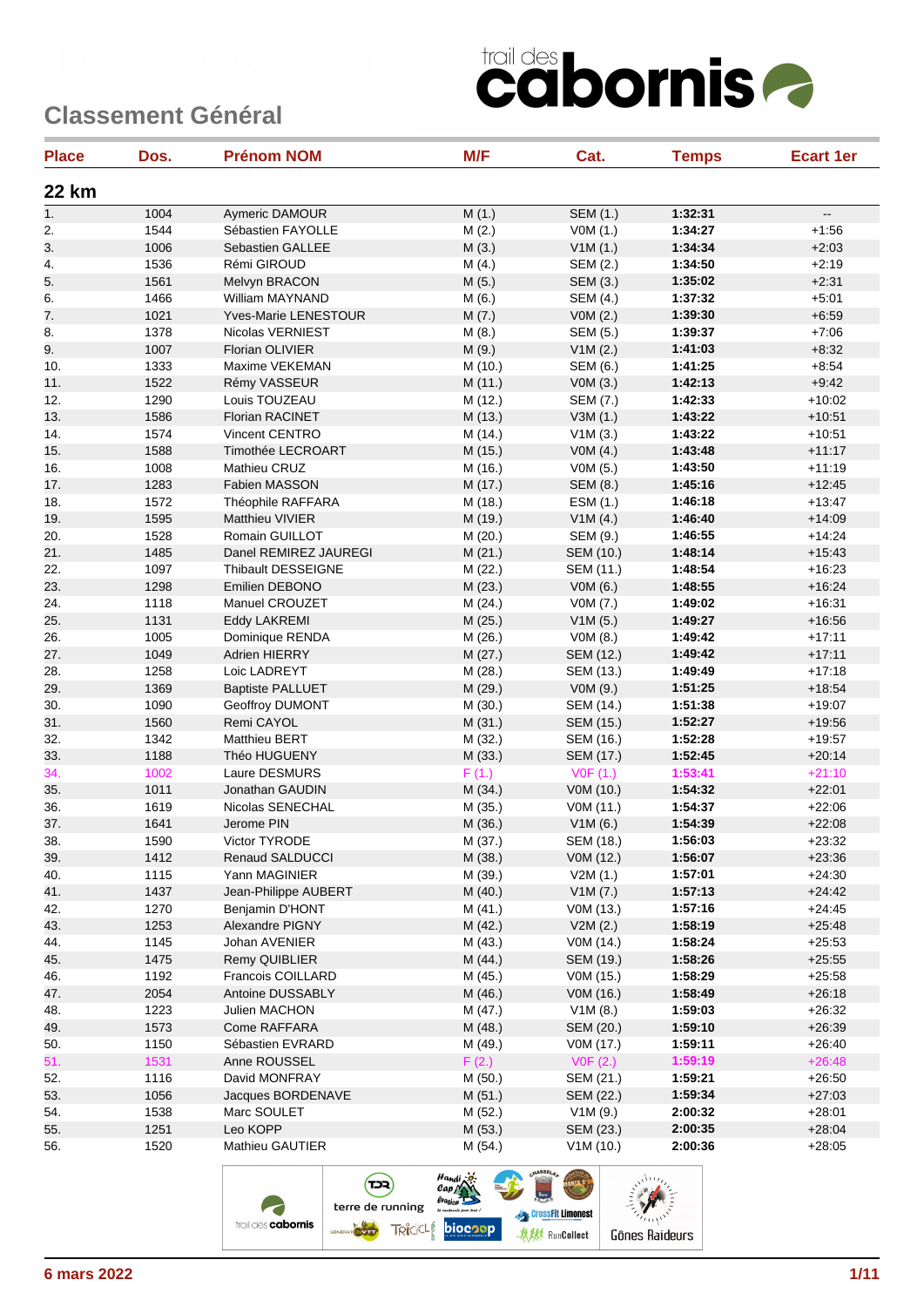| <b>Place</b> | Dos. | <b>Prénom NOM</b>        | M/F      | Cat.            | <b>Temps</b> | <b>Ecart 1er</b> |
|--------------|------|--------------------------|----------|-----------------|--------------|------------------|
| 57.          | 1380 | Antoine MIQUEL           | M (55.)  | SEM (24.)       | 2:01:03      | $+28:32$         |
| 58.          | 1337 | <b>Bruno CHENEVIER</b>   | M (56.)  | V1M(11.)        | 2:01:27      | $+28:56$         |
| 59.          | 1238 | Johann CATINOT           | M (57.)  | SEM (25.)       | 2:01:28      | $+28:57$         |
| 60.          | 1347 | Paul LAROUSSE            | M (58.)  | SEM (26.)       | 2:01:31      | $+29:00$         |
| 61.          | 1122 | <b>Olivier DUTEY</b>     | M (59.)  | SEM (27.)       | 2:02:24      | $+29:53$         |
| 62.          | 1208 | Moussufou ADAME          | M (60.)  | SEM (28.)       | 2:02:28      | $+29:57$         |
| 63.          | 1540 | Charles GAUDILLIÈRE      | M (61.)  | VOM (18.)       | 2:02:29      | $+29:58$         |
| 64.          | 1356 | Yann JEGOU               | M (62.)  | V1M(12.)        | 2:02:52      | $+30:21$         |
| 65.          | 1648 | Stanislas EBRAR PAS PAYE | M (63.)  | (1.)            | 2:03:01      | $+30:30$         |
| 66.          | 1453 | Remi GIRARD              | M (64.)  | V0M (19.)       | 2:03:08      | $+30:37$         |
| 67.          | 1543 | Antoine COCATRIX         | M (65.)  | SEM (29.)       | 2:03:30      | $+30:59$         |
| 68.          | 1519 | Jérome LACHACINSKI       | M (66.)  | V0M (20.)       | 2:03:38      | $+31:07$         |
| 69.          | 1174 | Remi DEMEURE             | M (67.)  | VOM (21.)       | 2:03:55      | $+31:24$         |
| 70.          | 1317 | Rudy BAZIN               | M (68.)  | SEM (30.)       | 2:03:55      | $+31:24$         |
| 71.          | 1515 | Salman AL BARGAAWU       | M (69.)  | V2M(3.)         | 2:03:56      | $+31:25$         |
| 72.          | 1173 | Romain CARMENT           | M (70.)  | V0M (22.)       | 2:03:57      | $+31:26$         |
| 73.          | 1580 | Arnau COMAS CALVERAS     | M(71.)   | V1M(13.)        | 2:04:49      | $+32:18$         |
| 74.          | 1476 | Clément CHAUVE           | M (72.)  | SEM (31.)       | 2:05:25      | $+32:54$         |
| 75.          | 1459 | Dimitri NIEL             | M (73.)  | SEM (32.)       | 2:05:38      | $+33:07$         |
| 76.          | 1477 | Francois BOURDEL         | M (74.)  | V1M(14.)        | 2:05:42      | $+33:11$         |
| 77.          | 1550 | <b>Quentin PATHOUX</b>   | M (75.)  | SEM (33.)       | 2:06:12      | $+33.41$         |
| 78.          | 1241 | Xavier SACRISTE          | M (76.)  | V0M (23.)       | 2:06:13      | $+33:42$         |
| 79.          | 1125 | Franck GOTER             | M (77.)  | V4M(1.)         | 2:06:13      | $+33:42$         |
| 80.          | 1126 | Nicolas LOPES            | M (78.)  | SEM (34.)       | 2:06:19      | $+33:48$         |
| 81.          | 1147 | Julie DUBOIS             | F(3.)    | <b>SEF (1.)</b> | 2:06:30      | $+33:59$         |
| 82.          | 1392 | Alexandre MURE           | M (79.)  | VOM (24.)       | 2:06:33      | $+34:02$         |
| 83.          | 1077 | Antony MASSON            | M (80.)  | V1M(15.)        | 2:06:46      | $+34:15$         |
| 84.          | 1501 | Maximilien COTEL         | M (81.)  | SEM (35.)       | 2:06:51      | $+34:20$         |
| 85.          | 1611 | <b>William RUEL</b>      | M (82.)  | SEM (36.)       | 2:07:05      | $+34:34$         |
| 86.          | 1127 | Sarah DIF                | F(4.)    | V1F(1.)         | 2:07:18      | $+34:47$         |
| 87.          | 1592 | Marion HUET DES AUNAY    | F(5.)    | V1F(2.)         | 2:07:26      | $+34:55$         |
| 88.          | 1314 | Erwann PHILIPPE          | M (83.)  | V0M (25.)       | 2:07:49      | $+35:18$         |
| 89.          | 1451 | Anthony GUISEPPIN        | M (84.)  | SEM (37.)       | 2:07:51      | $+35:20$         |
| 90.          | 1399 | Sylvain AUGIER           | M (85.)  | V0M (26.)       | 2:08:04      | $+35:33$         |
| 91.          | 1391 | <b>Emilien DUBOUIS</b>   | M (86.)  | SEM (38.)       | 2:08:14      | $+35:43$         |
| 92.          | 1354 | Romain CAMPOURCY         | M (87.)  | V0M (27.)       | 2:08:22      | $+35:51$         |
| 93.          | 1351 | Julien LE CORRE          | M (88.)  | V0M (28.)       | 2:08:23      | $+35:52$         |
| 94.          | 294  | Damien BLANQUART         | M (89.)  | V0M (29.)       | 2:08:54      | $+36:23$         |
| 95.          | 1591 | <b>Florent RIVOIRE</b>   | M (90.)  | V0M (30.)       | 2:09:04      | $+36:33$         |
| 96.          | 1511 | Guillaume NOYER          | M (91.)  | SEM (39.)       | 2:09:06      | $+36:35$         |
| 97.          | 1525 | Jerome MARCO             | M (92.)  | V0M (31.)       | 2:09:11      | $+36:40$         |
| 98.          | 1263 | Cynthia RODRIGUEZ        | F(6.)    | <b>SEF (2.)</b> | 2:09:13      | $+36:42$         |
| 99.          | 1185 | Guillaume CURE           | M (93.)  | V0M (32.)       | 2:09:53      | $+37:22$         |
| 100.         | 1551 | <b>Benoit PAILLET</b>    | M (94.)  | V2M(4.)         | 2:10:00      | $+37:29$         |
| 101.         | 1009 | Sophie CARRON            | F(7.)    | <b>SEF (3.)</b> | 2:10:02      | $+37:31$         |
| 102.         | 1166 | Maxime ROMATIF           | M (95.)  | SEM (40.)       | 2:10:10      | $+37:39$         |
| 103.         | 1013 | Quentin BERTRAND         | M (96.)  | V0M (33.)       | 2:10:15      | $+37:44$         |
| 104.         | 1365 | Luc RIA                  | M (97.)  | V5M(1.)         | 2:10:22      | $+37:51$         |
| 105.         | 1214 | Werner SOULERIN          | M (98.)  | V2M(5.)         | 2:10:58      | $+38:27$         |
| 106.         | 1088 | Vincent LE PETIT         | M (99.)  | V0M (34.)       | 2:11:03      | $+38:32$         |
| 107.         | 1387 | Lionel MOUGEOLE          | M (100.) | V2M(6.)         | 2:11:25      | $+38:54$         |
| 108.         | 1569 | Sebastien TARDIVEL       | M (101.) | V1M(16.)        | 2:11:31      | $+39:00$         |
| 109.         | 1102 | <b>Adrien PLACE</b>      | M (102.) | V0M (35.)       | 2:11:35      | $+39:04$         |
| 110.         | 1345 | Stephane BENESSIS        | M (103.) | V1M(17.)        | 2:11:38      | $+39:07$         |
| 111.         | 1455 | Sébastien AYAT           | M (104.) | V0M (36.)       | 2:11:40      | $+39:09$         |
| 112.         | 1557 | Benjamin HILICO          | M (105.) | ESM (2.)        | 2:11:47      | $+39:16$         |
| 113.         | 1136 | Juliette KUNTZ           | F(8.)    | <b>SEF (4.)</b> | 2:11:48      | $+39:17$         |
| 114.         | 1288 | Anthyme NICOLAS          | M (106.) | V0M (37.)       | 2:11:54      | $+39.23$         |
|              |      |                          |          |                 |              |                  |

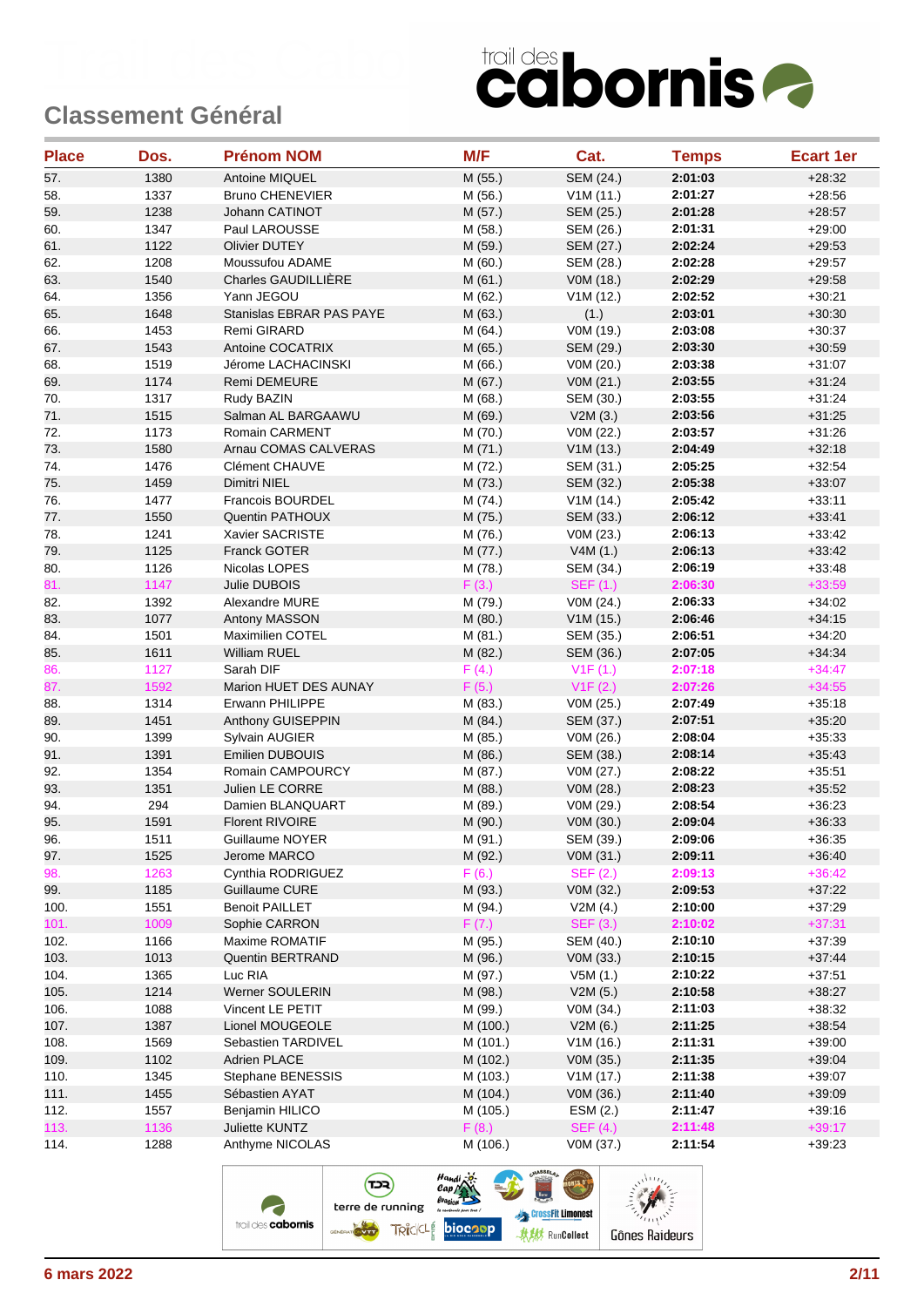| <b>Place</b> | Dos. | <b>Prénom NOM</b>         | M/F      | Cat.             | <b>Temps</b> | <b>Ecart 1er</b> |
|--------------|------|---------------------------|----------|------------------|--------------|------------------|
| 115.         | 1382 | Patrick MOINGS            | M (107.) | V2M(7.)          | 2:12:04      | $+39:33$         |
| 116.         | 1482 | Aurelien DURET            | M (108.) | V0M (38.)        | 2:12:06      | $+39:35$         |
| 117.         | 1104 | Nill TAZIR                | M (109.) | V1M(18.)         | 2:12:07      | $+39.36$         |
| 118.         | 1516 | Philippe SALLIN           | M (110.) | V3M(2.)          | 2:12:15      | $+39.44$         |
| 119.         | 1042 | Romain SABLONNIERES       | M (111.) | SEM (41.)        | 2:12:19      | $+39.48$         |
| 120.         | 1627 | Laurent RENOUF            | M (112.) | V0M (39.)        | 2:12:20      | $+39:49$         |
| 121.         | 1010 | Zuzana KUDELOVA           | F(9.)    | VOF(3.)          | 2:12:21      | $+39:50$         |
| 122.         | 1496 | <b>Olivier BALSE</b>      | F(10.)   | SEF (5.)         | 2:12:32      | $+40:01$         |
| 123.         | 1478 | Romain BEL                | M (113.) | V1M(19.)         | 2:12:54      | $+40.23$         |
| 124.         | 1598 | Corentin DECOUTY          | M (114.) | V0M (40.)        | 2:12:57      | $+40.26$         |
| 125.         | 1460 | Guillaume GEORGET         | M (115.) | VOM(41.)         | 2:13:19      | $+40:48$         |
| 126.         | 1103 | Sébastien GREVE           | M (116.) | V0M (42.)        | 2:13:27      | $+40:56$         |
| 127.         | 1200 | <b>Geoffrey LEPERS</b>    | M (117.) | V2M(8.)          | 2:13:35      | $+41:04$         |
| 128.         | 1323 | Michel COLOMBO            | M (118.) | V6M(1.)          | 2:13:38      | $+41:07$         |
| 129.         | 1308 | Christophe CANNIE         | M (119.) | V3M(3.)          | 2:14:05      | $+41:34$         |
| 130.         | 1602 | Gay KEVIN                 | M (120.) | SEM (42.)        | 2:14:08      | $+41:37$         |
| 131.         | 1299 | <b>Guy FORGUES</b>        | M (121.) | V3M(4.)          | 2:14:09      | $+41:38$         |
| 132.         | 1449 | Sébastien CELLIER         | M (122.) | V0M (43.)        | 2:14:29      | $+41:58$         |
| 133.         | 1048 | <b>Arnaud LAFITTE</b>     | M (123.) | V0M (44.)        | 2:14:37      | $+42:06$         |
| 134.         | 1419 | Alain NAVARRO             | M (124.) | V2M(9.)          | 2:14:47      | $+42:16$         |
| 135.         | 1434 | Sébastien MAYOUX          | M (125.) | V0M (45.)        | 2:14:55      | $+42:24$         |
| 136.         | 1321 | Jérémy FIJALEK            | M (126.) | SEM (43.)        | 2:14:56      | $+42:25$         |
| 137.         | 1493 | <b>Tristan RABATEL</b>    | M (127.) | SEM (44.)        | 2:14:58      | $+42:27$         |
| 138.         | 1029 | <b>Matthieu PATURANGE</b> | M (128.) | V0M (46.)        | 2:15:04      | $+42:33$         |
| 139.         | 1606 | Sylvain RUCHON            | M (129.) | V2M(10.)         | 2:15:12      | $+42:41$         |
| 140.         | 1318 | Djamel DEGHAL             | M (130.) | V3M(5.)          | 2:15:17      | $+42:46$         |
| 141.         | 1082 | Julien BARONNIER          | M (131.) | V2M (11.)        | 2:15:26      | $+42:55$         |
| 142.         | 1509 | Philippe THOMAS           | M (132.) | V4M(2.)          | 2:15:34      | $+43:03$         |
| 143.         | 1487 | Jonathan BODIN            | M (133.) | VOM (47.)        | 2:15:35      | $+43:04$         |
| 144.         | 1140 | Xavier VOILQUIN           | M (134.) | V0M (48.)        | 2:15:36      | $+43:05$         |
| 145.         | 1119 | Kevin ALONSO              | M (135.) | SEM (45.)        | 2:15:49      | $+43:18$         |
| 146.         | 1534 | <b>Olivier CIMETIERE</b>  | M (136.) | V2M (12.)        | 2:15:51      | $+43:20$         |
| 147.         | 1633 | Walter DEUBELBEISS        | M (137.) | V1M(20.)         | 2:15:59      | $+43:28$         |
| 148.         | 1061 | <b>Benjamin SAINTES</b>   | M (138.) | SEM (46.)        | 2:16:06      | $+43:35$         |
| 149.         | 1197 | Julien KAUFMAN            | M (139.) | V0M (49.)        | 2:16:11      | $+43:40$         |
| 150.         | 1491 | Romain NAVARRO            | M (140.) | V1M(21.)         | 2:16:20      | $+43.49$         |
| 151.         | 1269 | Lisa BOUCHARD             | F(11.)   | <b>SEF (6.)</b>  | 2:16:40      | $+44:09$         |
| 152.         | 1206 | Jean-François MALLE       | M (141.) | V1M (22.)        | 2:16:53      | $+44.22$         |
| 153.         | 1474 | <b>Vincent GUNTHER</b>    | M (142.) | V1M (23.)        | 2:16:53      | $+44:22$         |
| 154.         | 1343 | Romain SERVE              | M (143.) | <b>SEM (47.)</b> | 2:16:57      | $+44:26$         |
| 155.         | 1226 | Julien ROUTIL             | M (144.) | V1M (24.)        | 2:16:57      | $+44:26$         |
| 156.         | 1026 | Julien LUAS               | M (145.) | V1M (25.)        | 2:17:04      | $+44:33$         |
| 157.         | 1023 | <b>Gregory HILLION</b>    | M (146.) | V0M (50.)        | 2:17:05      | $+44.34$         |
| 158.         | 1295 | Nathanaël RENAUD          | M (147.) | V0M (51.)        | 2:17:05      | $+44:34$         |
| 159.         | 1215 | Marie ARNAUD              | F(12.)   | <b>SEF (7.)</b>  | 2:17:06      | $+44:35$         |
| 160.         | 1438 | Marc BECHET               | M (148.) | V0M (52.)        | 2:17:06      | $+44:35$         |
| 161.         | 1357 | Jean-François HOUITTE     | M (149.) | V1M(26.)         | 2:17:17      | $+44.46$         |
| 162.         | 1198 | Vincent COQUÉRIAUX        | M (150.) | SEM (48.)        | 2:17:21      | $+44:50$         |
| 163.         | 1631 | Wilfried BRIDON           | M (151.) | V1M (27.)        | 2:17:23      | $+44:52$         |
| 164.         | 1201 | Arnaud CHARPE             | M (152.) | V0M (53.)        | 2:17:30      | $+44:59$         |
| 165.         | 1647 | Gaetan DE TAMBERT         | M (153.) | (2.)             | 2:17:40      | $+45:09$         |
| 166.         | 1112 | Benjamin BROQUET          | M (154.) | ESM (3.)         | 2:17:57      | $+45.26$         |
| 167.         | 1568 | Grégory BARBOT            | M (155.) | V1M (28.)        | 2:18:11      | $+45:40$         |
| 168.         | 1211 | Christian DEBONO          | M (156.) | V6M(2.)          | 2:18:14      | $+45:43$         |
| 169.         | 1397 | Ludovic CHOLLETON         | M (157.) | V3M(6.)          | 2:18:16      | $+45:45$         |
| 170.         | 1452 | Guillaume VIENNET         | M (158.) | V1M(29.)         | 2:18:37      | $+46:06$         |
| 171.         | 1545 | <b>Francois MORGANT</b>   | M (159.) | V3M (7.)         | 2:18:40      | $+46:09$         |
| 172.         | 1091 | Thomas URREA              | M (160.) | SEM (49.)        | 2:18:40      | $+46:09$         |

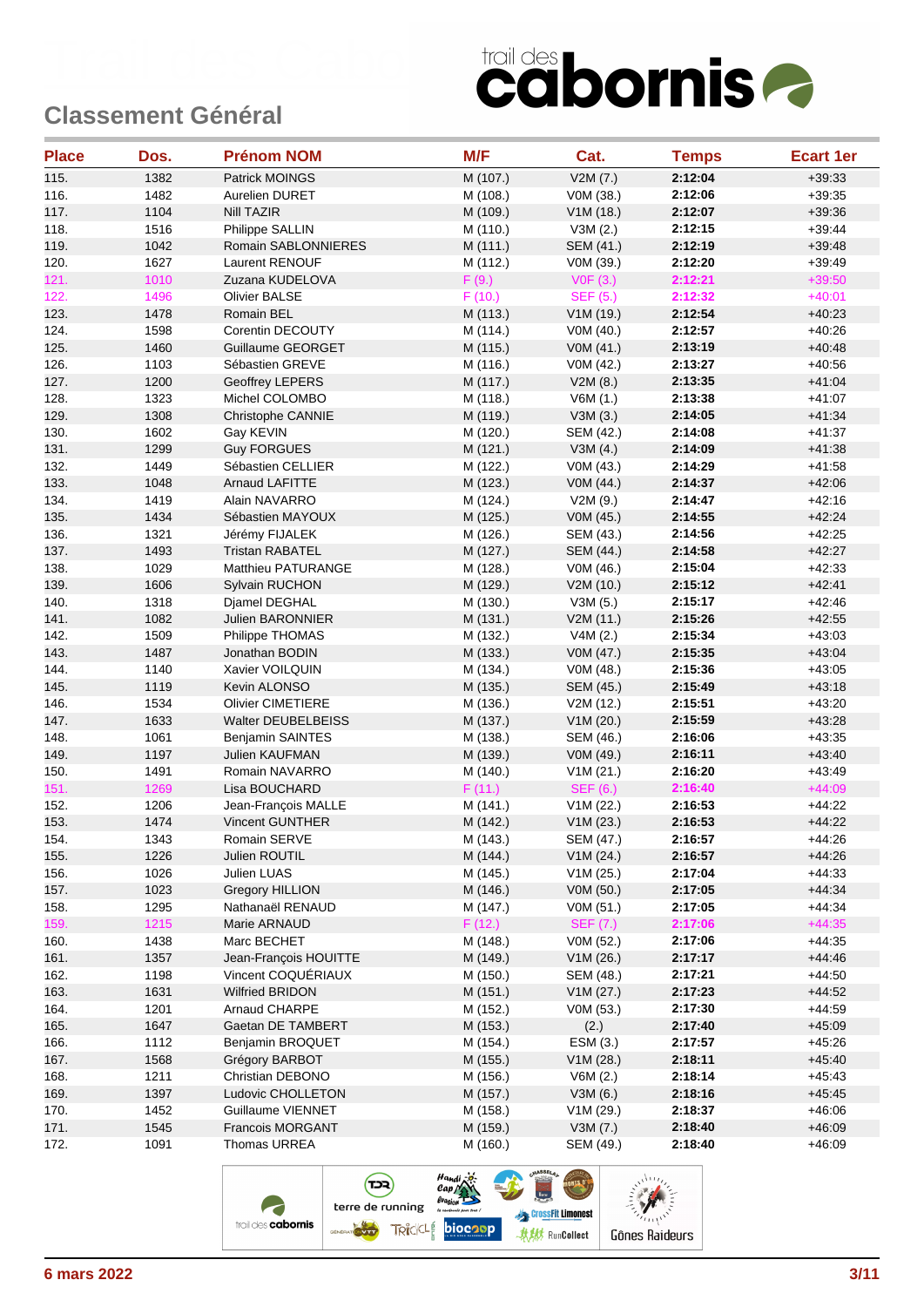| <b>Place</b> | Dos. | <b>Prénom NOM</b>       | M/F      | Cat.             | <b>Temps</b> | <b>Ecart 1er</b> |
|--------------|------|-------------------------|----------|------------------|--------------|------------------|
| 173.         | 1335 | Marine FAVIER           | F(13.)   | <b>SEF (8.)</b>  | 2:19:04      | $+46:33$         |
| 174.         | 1541 | Eric SABY               | M (161.) | V3M(8.)          | 2:19:05      | $+46:34$         |
| 175.         | 1554 | Charles-Joseph BOIS     | M (162.) | V0M (54.)        | 2:19:05      | $+46:34$         |
| 176.         | 1169 | <b>Bruno COLOMBET</b>   | M (163.) | V1M(30.)         | 2:19:10      | $+46:39$         |
| 177.         | 1018 | Léane BERNARD DUTREIL   | F(14.)   | <b>SEF (9.)</b>  | 2:19:12      | $+46:41$         |
| 178.         | 1444 | Frédéric SEVERAC        | M (164.) | V1M(31.)         | 2:19:17      | $+46:46$         |
| 179.         | 1078 | Pierre SANGOUARD        | M (165.) | VOM (55.)        | 2:19:18      | $+46:47$         |
| 180.         | 1282 | <b>Bertrand DELIGNY</b> | M (166.) | V1M (32.)        | 2:19:22      | $+46.51$         |
| 181.         | 1137 | Anne-Charlotte RABAUD   | F(15.)   | <b>SEF (10.)</b> | 2:19:36      | $+47:05$         |
| 182.         | 1322 | Thomas GELAS            | M (167.) | V2M (13.)        | 2:19:37      | $+47:06$         |
| 183.         | 1053 | Valery PILLAZ           | M (168.) | V2M(14.)         | 2:19:52      | $+47:21$         |
| 184.         | 1054 | Claire BAZIN            | F(16.)   | V1F(3.)          | 2:19:55      | $+47:24$         |
| 185.         | 1167 | Marie-Annick GRANGE     | F(17.)   | V1F(4.)          | 2:20:03      | $+47:32$         |
| 186.         | 1041 | Guillaume DELEDALLE     | M (169.) | V0M (56.)        | 2:20:12      | $+47:41$         |
| 187.         | 1123 | Justin SEVE             | M (170.) | SEM (50.)        | 2:20:28      | $+47:57$         |
| 188.         | 1334 | Quentin RALLIERE        | M (171.) | SEM (51.)        | 2:20:31      | $+48:00$         |
| 189.         | 1055 | Benjamin ROUHAUD        | M (172.) | VOM (57.)        | 2:20:40      | $+48:09$         |
| 190.         | 1558 | <b>Brice BALLU</b>      | M (173.) | JUM (1.)         | 2:20:43      | $+48:12$         |
| 191.         | 1440 | <b>Hubert GOBET</b>     | M (174.) | V4M(3.)          | 2:20:43      | $+48:12$         |
| 192.         | 1170 | <b>Arnaud VIAL</b>      | M (175.) | V1M(33.)         | 2:20:45      | $+48:14$         |
| 193.         | 1632 | Benjamin COTTE          | M (176.) | V2M (15.)        | 2:20:55      | $+48.24$         |
| 194.         | 32   | Denis FEUILLET          | M (177.) | V1M (34.)        | 2:20:57      | $+48:26$         |
| 195.         | 235  | Ludovic BERTIN          | M (178.) | V2M (16.)        | 2:21:12      | $+48.41$         |
| 196.         | 1469 | Sylvain PLUCHART        | M (179.) | V0M (58.)        | 2:21:13      | $+48:42$         |
| 197.         | 1564 | Guillaume BAURAND       | M (180.) | V0M (59.)        | 2:21:18      | $+48:47$         |
| 198.         | 1107 | Romain PATURANGE        | M (181.) | SEM (52.)        | 2:21:19      | $+48:48$         |
| 199.         | 1518 | Yohann CABLE            | M (182.) | V1M(35.)         | 2:21:22      | $+48.51$         |
| 200.         | 1625 | <b>Franck LAPREVOTE</b> | M (183.) | V0M (60.)        | 2:21:24      | $+48:53$         |
| 201.         | 1436 | Raffaella CASIRAGHI     | F(18.)   | V1F(5.)          | 2:21:34      | $+49:03$         |
| 202.         | 1256 | Christophe DAUMAS       | M (184.) | V3M(9.)          | 2:21:35      | $+49:04$         |
| 203.         | 1430 | <b>Amaury PAPIN</b>     | M (185.) | V0M (61.)        | 2:21:41      | $+49:10$         |
| 204.         | 1242 | Romain BRISSON          | M (186.) | V1M(36.)         | 2:21:41      | $+49:10$         |
| 205.         | 1254 | Romain STEIBEL          | M (187.) | <b>SEM (53.)</b> | 2:21:41      | $+49:10$         |
| 206.         | 1381 | Aziza DEGACHI           | F(19.)   | SEF (11.)        | 2:22:04      | $+49:33$         |
| 207.         | 1576 | Laurent JACQMIN         | M (188.) | V1M (37.)        | 2:22:06      | $+49:35$         |
| 208.         | 1581 | Florian FAIVRE          | M (189.) | SEM (54.)        | 2:22:08      | $+49:37$         |
| 209.         | 1142 | Alexandre PERONNARD     | M (190.) | V2M (17.)        | 2:22:09      | $+49.38$         |
| 210.         | 1445 | Guillaume TRICHARD      | M (191.) | V0M (62.)        | 2:22:30      | $+49.59$         |
| 211.         | 1361 | <b>Martial BARRET</b>   | M (192.) | V2M (18.)        | 2:22:42      | $+50:11$         |
| 212.         | 1033 | Pascal ESPARVIER        | M (193.) | V3M (10.)        | 2:22:43      | $+50:12$         |
| 213.         | 1124 | Thibault CHEVALIER      | M (194.) | V1M (38.)        | 2:22:45      | $+50:14$         |
| 214.         | 1480 | Arnaud THIZY            | M (195.) | V1M(39.)         | 2:22:45      | $+50:14$         |
| 215.         | 1024 | Camille FEUILLET        | M (196.) | V0M (63.)        | 2:22:55      | $+50:24$         |
| 216.         | 1340 | Aurelie VACHON          | F(20.)   | V1F(6.)          | 2:23:02      | $+50:31$         |
| 217.         | 1467 | Yoann LEYDIER           | M (197.) | V0M (64.)        | 2:23:22      | $+50:51$         |
| 218.         | 1171 | Arnaud FAURE            | M (198.) | V1M(40.)         | 2:23:37      | $+51:06$         |
| 219.         | 1086 | Floriane SURUGUE        | F(21.)   | SEF (12.)        | 2:23:38      | $+51:07$         |
| 220.         | 1470 | Romain VONDIERE         | M (199.) | V3M(11.)         | 2:23:44      | $+51:13$         |
| 221.         | 1639 | Virginie VOISIN         | F(22.)   | VOF(4.)          | 2:23:55      | $+51:24$         |
| 222.         | 1268 | Remi BOUVIER            | M (200.) | V0M (65.)        | 2:23:58      | $+51:27$         |
| 223.         | 1281 | <b>Benoit BOULZAT</b>   | M (201.) | V0M (66.)        | 2:24:02      | $+51:31$         |
| 224.         | 1418 | Philippe LUC            | M (202.) | V1M(41.)         | 2:24:04      | $+51:33$         |
| 225.         | 1184 | Thomas BARDAINE         | M (203.) | SEM (55.)        | 2:24:16      | $+51:45$         |
| 226.         | 1190 | Yanniss POULARD         | F(23.)   | V3F(1.)          | 2:24:24      | $+51:53$         |
| 227.         | 1489 | <b>Bertrand MOOS</b>    | M (204.) | V1M (42.)        | 2:24:25      | $+51:54$         |
| 228.         | 1513 | Manon CRUSSY            | F(24.)   | SEF (13.)        | 2:24:25      | $+51:54$         |
| 229.         | 1089 | Louis MONTAGNE          | M (205.) | V0M (67.)        | 2:24:28      | $+51:57$         |
| 230.         | 1497 | Yoan TONDEUX            | M (206.) | SEM (56.)        | 2:24:28      | $+51:57$         |
|              |      |                         |          |                  |              |                  |

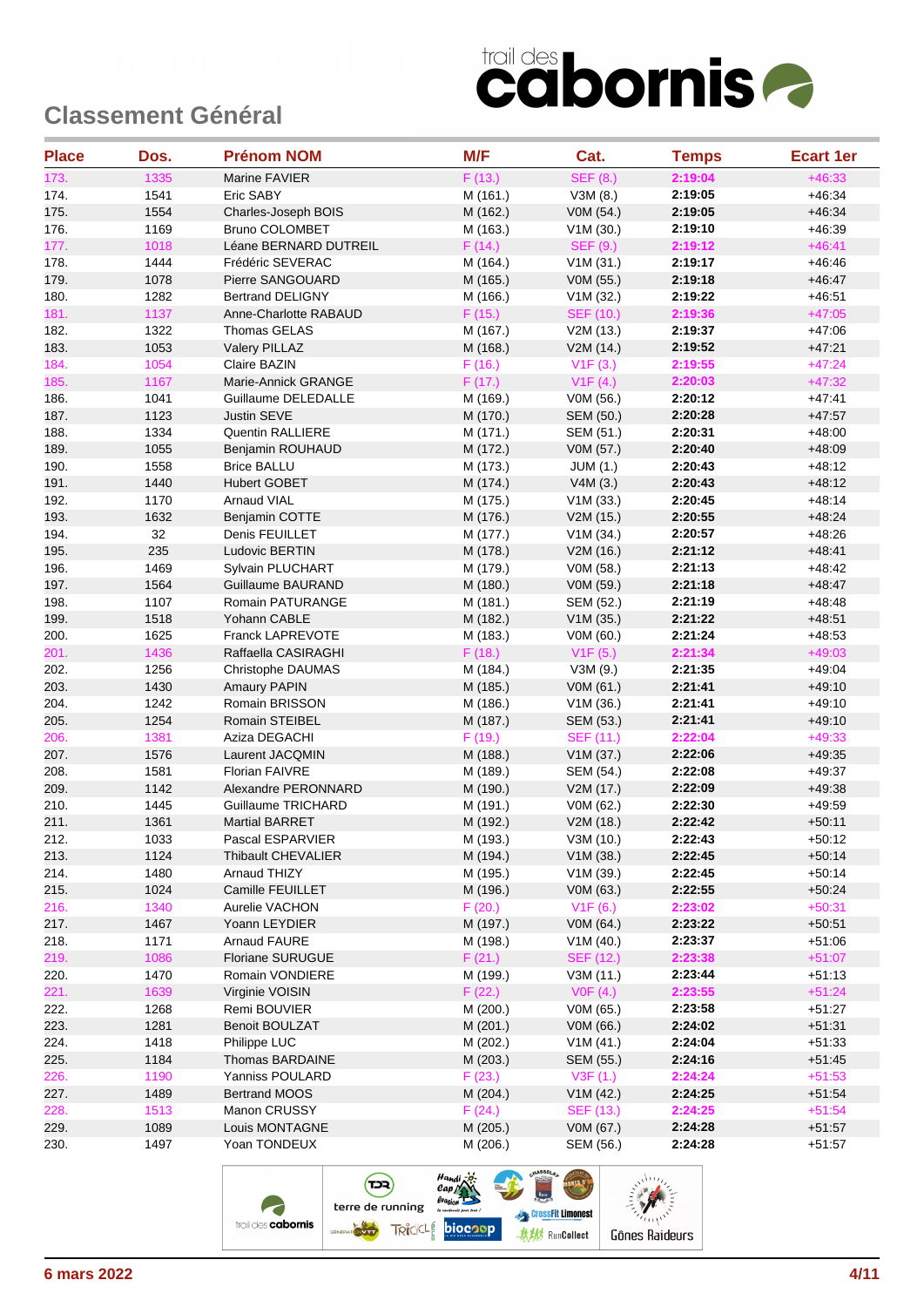| <b>Place</b> | Dos. | <b>Prénom NOM</b>              | M/F                | Cat.            | <b>Temps</b> | <b>Ecart 1er</b> |
|--------------|------|--------------------------------|--------------------|-----------------|--------------|------------------|
| 231.         | 1070 | Romain MARGERAND               | M (207.)           | V1M(43.)        | 2:24:34      | $+52:03$         |
| 232.         | 1247 | Vincent LELIEVRE               | M (208.)           | V1M (44.)       | 2:24:44      | $+52:13$         |
| 233.         | 1517 | Antony CINATO                  | M (209.)           | V2M (19.)       | 2:25:00      | $+52:29$         |
| 234.         | 1375 | Sébastien MAZUIT               | M (210.)           | V0M (68.)       | 2:25:01      | $+52:30$         |
| 235.         | 1163 | Jean-Pierre LAVIGNE            | M (211.)           | V3M (12.)       | 2:25:04      | $+52:33$         |
| 236.         | 1376 | David AUGOYARD                 | M (212.)           | V2M (20.)       | 2:25:06      | $+52:35$         |
| 237.         | 1499 | Jeremie GALAN                  | M (213.)           | V1M(45.)        | 2:25:17      | $+52:46$         |
| 238.         | 1389 | Thibault DUMENIL               | M (214.)           | SEM (57.)       | 2:25:34      | $+53:03$         |
| 239.         | 1457 | <b>Patrick PERCONTE</b>        | M (215.)           | V2M (21.)       | 2:25:35      | $+53:04$         |
| 240.         | 1415 | Nazan SUVARI                   | F(25.)             | VOF(5.)         | 2:25:36      | $+53:05$         |
| 241.         | 1422 | <b>Fabrice BERTHIER</b>        | M (216.)           | V1M(46.)        | 2:25:40      | $+53:09$         |
| 242.         | 1336 | Alexandre BELIN                | M (217.)           | SEM (58.)       | 2:25:48      | $+53:17$         |
| 243.         | 1310 | Simon TREMBLAY                 | M (218.)           | V2M (22.)       | 2:25:53      | $+53:22$         |
| 244.         | 1085 | <b>Bastien GENIQUET</b>        | M (219.)           | SEM (59.)       | 2:25:58      | $+53:27$         |
| 245.         | 1143 | Arnaud ESCOFFIER               | M (220.)           | V0M (69.)       | 2:25:58      | $+53:27$         |
| 246.         | 1202 | Clément PESENTI                | M (221.)           | SEM (60.)       | 2:25:59      | $+53:28$         |
| 247.         | 1210 | Rodolphe KOPPEL                | M (222.)           | V2M (23.)       | 2:26:03      | $+53:32$         |
| 248.         | 1634 | Jérôme ROUSSIOT                | M (223.)           | V0M (70.)       | 2:26:07      | $+53:36$         |
| 249.         | 1235 | Pol-Geraud LEVY                | M (224.)           | V2M (24.)       | 2:26:12      | $+53.41$         |
| 250.         | 1492 | Didier MARINO                  | M (225.)           | V4M(4.)         | 2:26:13      | $+53:42$         |
| 251.         | 1135 | Guillemette DUVAL              | F(26.)             | <b>ESF (1.)</b> | 2:26:15      | $+53:44$         |
| 252.         | 1158 | Frédéric ALLAIN                | M (226.)           | V1M (47.)       | 2:26:18      | $+53:47$         |
| 253.         | 1570 | Kevyn JOHANNES                 | M (227.)           | V1M (48.)       | 2:26:20      | $+53.49$         |
| 254.         | 1181 | Juliana TISSERANT              | F(27.)             |                 | 2:26:23      | $+53:52$         |
| 255.         | 1144 | Christophe SLADKEVITCH         |                    | VOF(6.)         | 2:26:38      | $+54:07$         |
| 256.         | 1237 | Sylvain WOJTOWICZ              | M (228.)<br>F(28.) | V3M (13.)       | 2:26:44      | $+54:13$         |
|              |      |                                |                    | V2F(1.)         |              |                  |
| 257.         | 1413 | Guillaume DROUEL               | M (229.)           | V3M (14.)       | 2:26:47      | $+54.16$         |
| 258.         | 1100 | Christine BONABAU              | F(29.)             | V2F(2.)         | 2:26:49      | $+54:18$         |
| 259.         | 1425 | Hugo BONIFAY                   | M (230.)           | V0M (71.)       | 2:26:52      | $+54:21$         |
| 260.         | 1507 | <b>Charles-Edouard VINCENT</b> | M (231.)           | V0M (72.)       | 2:26:53      | $+54:22$         |
| 261.         | 1473 | Jean-René ARNAUD               | M (232.)           | V0M (73.)       | 2:26:53      | $+54:22$         |
| 262.         | 1555 | Raphael BORO                   | M (233.)           | V2M (25.)       | 2:27:02      | $+54.31$         |
| 263.         | 1060 | Jacques VINCE                  | M (234.)           | V3M (15.)       | 2:27:08      | $+54:37$         |
| 264.         | 1273 | Xavier DEVILLE                 | M (235.)           | SEM (61.)       | 2:27:10      | $+54.39$         |
| 265.         | 1524 | Azden BOCHIT                   | M (236.)           | V2M (26.)       | 2:27:15      | $+54.44$         |
| 266.         | 1046 | Steve BAYLE                    | M (237.)           | V1M(49.)        | 2:27:23      | $+54.52$         |
| 267.         | 1585 | Julien BOUCHET                 | M (238.)           | V0M (74.)       | 2:27:36      | $+55:05$         |
| 268.         | 1180 | Fabien TAMAGNAN                | M (239.)           | SEM (62.)       | 2:27:36      | $+55:05$         |
| 269.         | 1079 | Sébastien CRINIERE             | M (240.)           | V1M(50.)        | 2:27:45      | $+55:14$         |
| 270.         | 1575 | Vincent GOUTON                 | M (241.)           | V0M (75.)       | 2:27:46      | $+55:15$         |
| 271.         | 1276 | Alexandre BELLANGER            | M (242.)           | SEM (63.)       | 2:28:18      | $+55:47$         |
| 272.         | 1601 | Jeremie CLEAU                  | M (243.)           | V1M(51.)        | 2:28:21      | $+55:50$         |
| 273.         | 1638 | Cedric VENUAT                  | M (244.)           | V2M (27.)       | 2:28:26      | $+55:55$         |
| 274.         | 1153 | Mathias LELEU                  | M (245.)           | V3M (16.)       | 2:28:32      | $+56:01$         |
| 275.         | 1058 | <b>Florent GONIN</b>           | M (246.)           | V2M (28.)       | 2:28:35      | $+56:04$         |
| 276.         | 1383 | Mikael LAMBERT                 | M (247.)           | SEM (64.)       | 2:28:35      | $+56:04$         |
| 277.         | 1506 | Stephane AUDIGIER              | M (248.)           | V2M (29.)       | 2:28:36      | $+56:05$         |
| 278.         | 1325 | Catherine CHAPUIS              | F(30.)             | V1F (7.)        | 2:28:38      | $+56:07$         |
| 279.         | 1562 | Arnaud ROBEZ                   | M (249.)           | V1M(52.)        | 2:28:42      | $+56:11$         |
| 280.         | 1446 | Frédéric JARDIN                | M (250.)           | V2M (30.)       | 2:28:43      | $+56:12$         |
| 281.         | 1339 | <b>Thierry RUET</b>            | M (251.)           | V4M(5.)         | 2:29:02      | $+56:31$         |
| 282.         | 1051 | Jean-François RIGAL            | M (252.)           | V0M (76.)       | 2:29:09      | $+56:38$         |
| 283.         | 1044 | David BEAL                     | M (253.)           | V1M(53.)        | 2:29:19      | $+56:48$         |
| 284.         | 1386 | Alexandre SORIA                | M (254.)           | V3M(17.)        | 2:29:24      | $+56:53$         |
| 285.         | 1514 | <b>Florent PROTON</b>          | M (255.)           | V1M(54.)        | 2:29:25      | $+56:54$         |
| 286.         | 1250 | Mehdi AFATHI                   | M (256.)           | V0M (77.)       | 2:29:35      | $+57:04$         |
| 287.         | 1578 | Michel PERRIN                  | M (257.)           | V4M(6.)         | 2:29:40      | $+57:09$         |
| 288.         | 1346 | <b>Emmanuel CRENN</b>          | M (258.)           | V2M (31.)       | 2:29:42      | $+57:11$         |

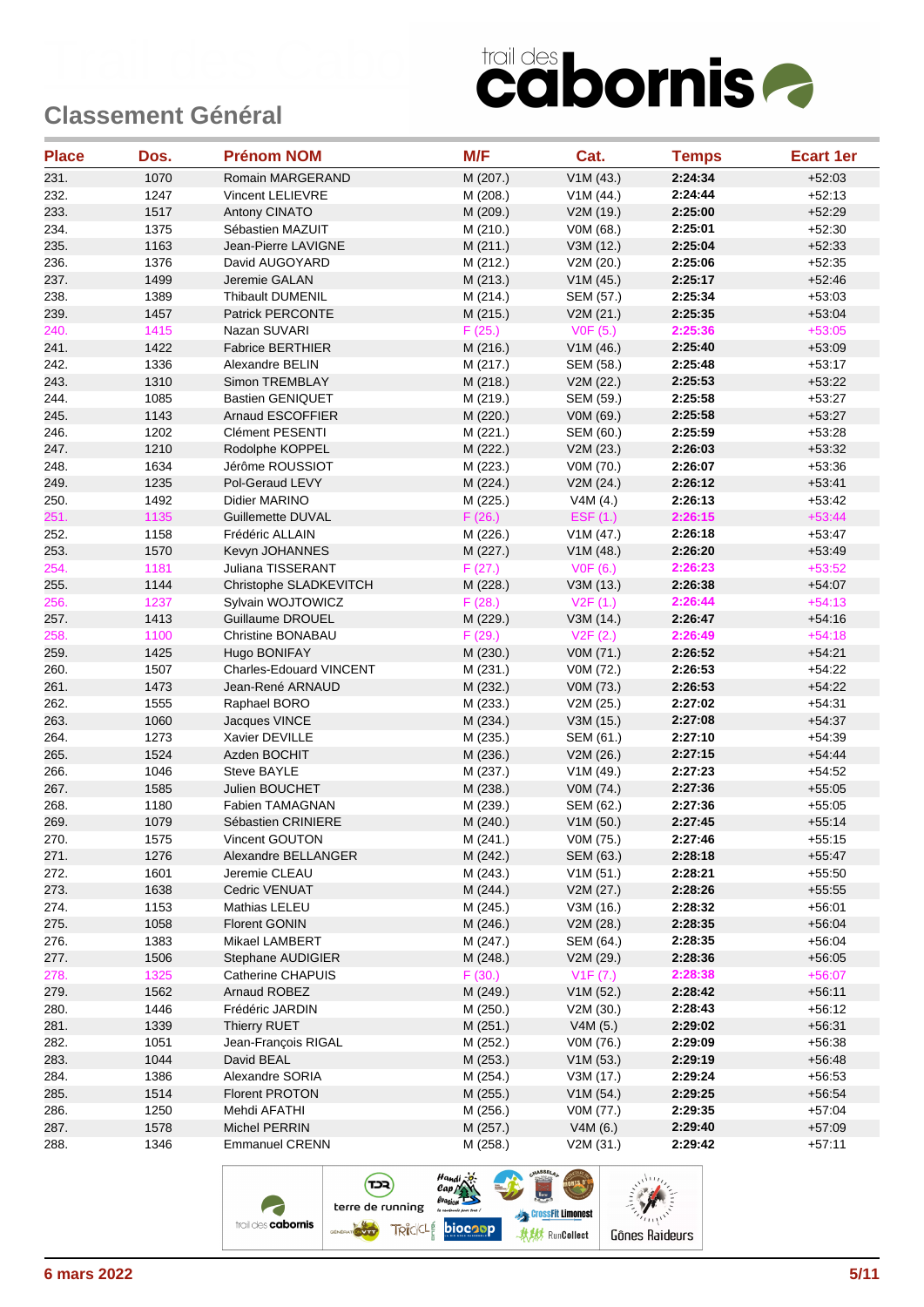| <b>Place</b> | Dos.         | <b>Prénom NOM</b>              | M/F                  | Cat.                   | <b>Temps</b>       | <b>Ecart 1er</b>     |
|--------------|--------------|--------------------------------|----------------------|------------------------|--------------------|----------------------|
| 289.         | 1278         | Thibault CALLET                | M (259.)             | SEM (65.)              | 2:30:10            | $+57:39$             |
| 290.         | 1428         | Alexandre MENON                | M (260.)             | V1M (55.)              | 2:30:17            | $+57:46$             |
| 291.         | 1394         | Damien CALLET                  | M (261.)             | SEM (66.)              | 2:30:23            | $+57:52$             |
| 292.         | 1542         | Frederic REMONNAY              | M (262.)             | V2M (32.)              | 2:30:26            | $+57:55$             |
| 293.         | 1374         | Yann BERTHAUD                  | M (263.)             | V2M (33.)              | 2:30:26            | $+57:55$             |
| 294.         | 1064         | Berenger SEVEYRAC              | M (264.)             | V1M (56.)              | 2:30:45            | $+58:14$             |
| 295.         | 1092         | Pascal URREA                   | M (265.)             | V4M (7.)               | 2:30:46            | $+58:15$             |
| 296.         | 1584         | Aurélien BLACHE                | M (266.)             | V0M (78.)              | 2:31:02            | $+58:31$             |
| 297.         | 1423         | Jean-Baptiste MONAT            | M (267.)             | V1M (57.)              | 2:31:20            | $+58.49$             |
| 298.         | 1402         | Henrique SIMOES                | M (268.)             | V2M (34.)              | 2:31:24            | $+58:53$             |
| 299.         | 1537         | Yann L'HERMITTE                | M (269.)             | V0M (79.)              | 2:31:25            | $+58:54$             |
| 300.         | 1230         | Chloé WEIMER                   | F(31.)               | <b>SEF (14.)</b>       | 2:31:26            | $+58:55$             |
| 301.         | 1229         | Simon LEURENT                  | M (270.)             | V0M (80.)              | 2:31:26            | $+58:55$             |
| 302.         | 1465         | Fabrice MYKITA                 | M (271.)             | V1M(58.)               | 2:31:27            | $+58:56$             |
| 303.         | 1583         | Adrien BLANC                   | M (272.)             | V0M (81.)              | 2:31:37            | $+59:06$             |
| 304.         | 1456         | <b>Olivier VOITURET</b>        | M (273.)             | V0M (82.)              | 2:31:38            | $+59:07$             |
| 305.         | 1130         | <b>Kevin SANTOS</b>            | M (274.)             | V1M (59.)              | 2:31:43            | $+59:12$             |
| 306.         | 1471         | Thomas BAVEREL                 | M (275.)             | V0M (83.)              | 2:31:43            | $+59:12$             |
| 307.         | 1645         | Sylvie DI TACCHIO              | F(32.)               | V3F(2.)                | 2:32:00            | $+59:29$             |
| 308.         | 1327         | Anne CHAUFFRUT                 | F(33.)               | V4F(1.)                | 2:32:00            | $+59:29$             |
| 309.         | 1043         | <b>Baptiste LOUVEAU</b>        | M (276.)             | SEM (67.)              | 2:32:06            | $+59:35$             |
| 310.         | 1587         | Amandine PEGUET                | F(34.)               | SEF (15.)              | 2:32:14            | $+59:43$             |
| 311.         | 1285         | <b>Foued GAMIR</b>             | M (277.)             | V1M(60.)               | 2:32:17            | $+59.46$             |
| 312.         | 1495         | Jean-Marc LASSARA              | M (278.)             | V5M(2.)                | 2:32:28            | $+59:57$             |
| 313.         | 1063         | <b>Guillaume MARTIN</b>        | M (279.)             | SEM (68.)              | 2:32:29            | $+59:58$             |
| 314.         | 1617         | Nael QUATREHOMME               | M (280.)             | SEM (69.)              | 2:32:30            | $+59.59$             |
| 315.         | 1600         | Benjamin DURAND                | M (281.)             | V2M (35.)              | 2:32:35            | $+60:04$             |
| 316.         | 1404         | Romain GIRAULT                 | M (282.)             | V1M(61.)               | 2:32:36            | $+60:05$             |
| 317.         | 1069         | Jean-Philip MONTERRAT          | M (283.)             | V1M(62.)               | 2:32:49            | $+60:18$             |
| 318.         | 1417         | <b>Baptiste GRAS</b>           | M (284.)             | V0M (84.)              | 2:32:51            | $+60:20$             |
| 319.         | 1379         | <b>Fabien CHATAGNON</b>        | M (285.)             | V1M(63.)               | 2:32:59            | $+60:28$             |
| 320.<br>321. | 1036<br>1593 | Julien REGNIER<br>Romain AUGEZ | M (286.)<br>M (287.) | SEM (70.)              | 2:32:59<br>2:33:08 | $+60:28$<br>$+60:37$ |
| 322.         | 1109         | Antoine VUCHER                 | M (288.)             | V0M (85.)<br>V0M (86.) | 2:33:08            | $+60:37$             |
| 323.         | 1355         | <b>Guillaume PELLETIER</b>     | M (289.)             | V0M (87.)              | 2:33:10            | $+60:39$             |
| 324.         | 1300         | <b>Fabien BATHEYRON</b>        | M (290.)             | V2M (36.)              | 2:33:14            | $+60:43$             |
| 325.         | 1484         | Arthur HARMANGE                | M (291.)             | SEM (71.)              | 2:33:15            | $+60.44$             |
| 326.         | 1427         | Petitjean LAURENT              | M (292.)             | V2M (37.)              | 2:33:15            | $+60:44$             |
| 327.         | 1508         | Olivier PEISSON                | M (293.)             | SEM (72.)              | 2:33:39            | $+61:08$             |
| 328.         | 1481         | Pascal ODIN                    | M (294.)             | V2M (38.)              | 2:33:45            | $+61:14$             |
| 329.         | 25           | Stephane POIDEVIN              | M (295.)             | V3M (18.)              | 2:33:46            | $+61:15$             |
| 330.         | 1533         | Mathieu GHILARDI               | M (296.)             | <b>JUM (2.)</b>        | 2:33:47            | $+61:16$             |
| 331.         | 1305         | Anthony BUATHIER               | M (297.)             | V3M (19.)              | 2:33:49            | $+61:18$             |
| 332.         | 1025         | David CERQUEIRA                | M (298.)             | V0M (88.)              | 2:34:03            | $+61:32$             |
| 333.         | 1504         | Alexandre GOURY                | M (299.)             | SEM (73.)              | 2:34:23            | $+61:52$             |
| 334.         | 1432         | <b>Bernard FRANK</b>           | M (300.)             | SEM (74.)              | 2:34:26            | $+61:55$             |
| 335.         | 1182         | Antoine GRIVEAU                | M (301.)             | V1M(64.)               | 2:34:49            | $+62:18$             |
| 336.         | 1196         | Romain PUPAT                   | M (302.)             | V1M(65.)               | 2:34:50            | $+62:19$             |
| 337.         | 1406         | Céline ALLARD LATOUR           | F(35.)               | V2F(3.)                | 2:34:50            | $+62:19$             |
| 338.         | 1359         | <b>Florent TARDY</b>           | M (303.)             | V1M(66.)               | 2:34:58            | $+62:27$             |
| 339.         | 1264         | Olivier REVOL                  | M (304.)             | V2M (39.)              | 2:35:38            | $+63:07$             |
| 340.         | 1076         | Marie WEIL                     | F(36.)               | V1F(8.)                | 2:35:43            | $+63:12$             |
| 341.         | 1384         | Frederic VOCCIA                | M (305.)             | V1M (67.)              | 2:35:44            | $+63:13$             |
| 342.         | 1403         | Jean-Pierre ZAJACZ             | M (306.)             | V3M(20.)               | 2:35:46            | $+63:15$             |
| 343.         | 1096         | Vincent CALLAREC               | M (307.)             | V1M(68.)               | 2:35:47            | $+63:16$             |
| 344.         | 1302         | Jean-Briac BECU                | M (308.)             | SEM (75.)              | 2:35:49            | $+63:18$             |
| 345.         | 1301         | Amélie DROIN                   | F(37.)               | SEF (16.)              | 2:35:49            | $+63:18$             |
| 346.         | 1552         | Elsa DUTEL                     | F(38.)               | VOF (7.)               | 2:35:49            | $+63:18$             |
|              |              |                                |                      |                        |                    |                      |

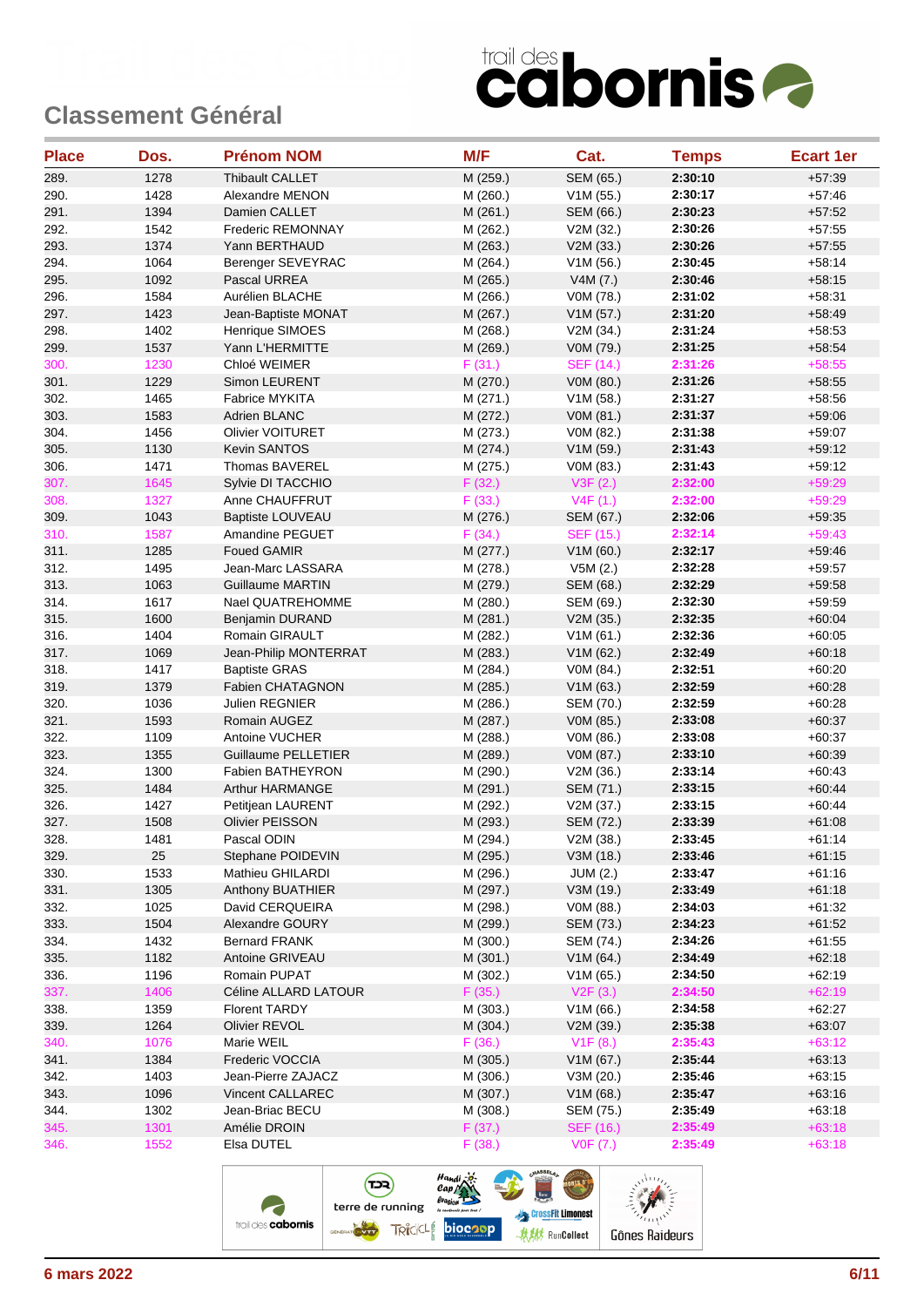| <b>Place</b> | Dos.   | <b>Prénom NOM</b>        | M/F                | Cat.                 | <b>Temps</b>       | <b>Ecart 1er</b> |
|--------------|--------|--------------------------|--------------------|----------------------|--------------------|------------------|
| 347.         | 1257   | Guillaume CHALANDON      | M (309.)           | V1M (69.)            | 2:35:49            | $+63:18$         |
| 348.         | 1134   | Delphine MONROLIN        | F(39.)             | V2F(4.)              | 2:36:07            | $+63:36$         |
| 349.         | 1261   | Julian MOLINA            | M (310.)           | SEM (76.)            | 2:36:13            | $+63:42$         |
| 350.         | 98     | David DAUPHIN            | M (311.)           | V2M (40.)            | 2:36:22            | $+63:51$         |
| 351.         | 1612   | <b>Eric BUCLET</b>       | M (312.)           | V0M (89.)            | 2:36:22            | $+63:51$         |
| 352.         | 1605   | Maurice DESGRANGES       | M (313.)           | V3M(21.)             | 2:36:23            | $+63:52$         |
| 353.         | 1461   | Stephanie LEMAITRE       | F(40.)             | V0F (8.)             | 2:36:25            | $+63:54$         |
| 354.         | 1326   | Frédéric NATRELLA        | M (314.)           | V3M (22.)            | 2:36:30            | $+63:59$         |
| 355.         | 1559   | <b>Franck BALLU</b>      | M (315.)           | V3M (23.)            | 2:36:32            | $+64:01$         |
| 356.         | 1161   | <b>Brice CARPENE</b>     | M (316.)           | V0M (90.)            | 2:36:50            | $+64:19$         |
| 357.         | $17\,$ | Alexandre PINEL          | M (317.)           | V0M (91.)            | 2:36:56            | $+64:25$         |
| 358.         | 1289   | Thibaut SEVERAC          | M (318.)           | V1M (70.)            | 2:36:59            | $+64.28$         |
| 359.         | 1616   | Clémence PONCET          | F(41.)             | SEF (17.)            | 2:37:10            | $+64:39$         |
| 360.         | 1535   | Géraldine MANTERNACH     | F(42.)             | V1F(9.)              | 2:37:14            | $+64:43$         |
| 361.         | 1553   | Paul GAUDEZ              | M (319.)           | SEM (77.)            | 2:37:15            | $+64.44$         |
| 362.         | 1488   | Vincent BRIAUD           | M (320.)           | V1M (71.)            | 2:37:25            | $+64:54$         |
| 363.         | 1566   | Anthony FIRETTO          | M (321.)           | V0M (92.)            | 2:37:37            | $+65:06$         |
| 364.         | 1186   | Audrey ZANIRATO          | F(43.)             | VOF(9.)              | 2:37:42            | $+65:11$         |
| 365.         | 1106   | Héloïse JAGNOUX          | F(44.)             | <b>SEF (18.)</b>     | 2:37:52            | $+65:21$         |
| 366.         | 1095   | Thomas ALVAREZ           | M (322.)           | SEM (78.)            | 2:37:56            | $+65:25$         |
| 367.         | 1113   | Stephane SIBUE           | M (323.)           | V2M(41.)             | 2:38:00            | $+65:29$         |
| 368.         | 1462   | <b>Franck MALATIER</b>   | M (324.)           | V2M (42.)            | 2:38:03            | $+65:32$         |
| 369.         | 1114   | Delphine CHAMPOUILLON    | F(45.)             | V3F(3.)              | 2:38:08            | $+65:37$         |
| 370.         | 1411   | Chnaoui ALEXIS           | M (325.)           | SEM (79.)            | 2:38:08            | $+65:37$         |
| 371.         | 1424   | <b>Alexandre PERY</b>    | M (326.)           | V0M (93.)            | 2:38:16            | $+65:45$         |
| 372.         | 1529   | Jean-Francois COTTE      | M (327.)           | V2M (43.)            | 2:38:30            | $+65:59$         |
| 373.         | 1401   | Maria HERRING            | F(46.)             | V1F(10.)             | 2:38:32            | $+66:01$         |
| 374.         | 1599   | <b>Thomas GUIGUI</b>     | M (328.)           | V1M (72.)            | 2:38:33            | $+66:02$         |
| 375.         | 1059   | Johan JOUBERT            | M (329.)           | V1M (73.)            | 2:38:36            | $+66:05$         |
| 376.         | 1193   | Jerome OLIVIER           | M (330.)           | V3M (24.)            | 2:38:36            | $+66:05$         |
| 377.         | 1057   | Sylvain LEVET            | M (331.)           | V1M (74.)            | 2:38:41            | $+66:10$         |
| 378.         | 1338   | Paul-Edouard LEROY       | M (332.)           | V0M (94.)            | 2:38:44            | $+66:13$         |
| 379.         | 1101   | Carine BERBON            | F(47.)             | SEF (19.)            | 2:38:52            | $+66:21$         |
| 380.         | 1280   | Pierre-Alain GERAULT     | M (333.)           | SEM (80.)            | 2:38:55            | $+66:24$         |
| 381.         | 1521   | Sebastien REGLEY         | M (334.)           | V1M (75.)            | 2:39:02            | $+66:31$         |
| 382.         | 1204   | Christophe ANTIN         | M (335.)           | V3M (25.)            | 2:39:10            | $+66:39$         |
| 383.         | 1512   | Romain LE DORTZ          | M (336.)           | SEM (81.)            | 2:39:37            | $+67:06$         |
| 384.         | 1500   | Serge BAUDASSÉ           | M (337.)           | V3M (26.)            | 2:39:47            | $+67:16$         |
| 385.         | 1523   | <b>Baptiste DELAHAYE</b> | M (338.)           | SEM (82.)            | 2:39:48            | $+67:17$         |
| 386.         | 1366   | Nicolas BOUFFORT         | M (339.)           | V0M (95.)            | 2:39:50            | $+67:19$         |
| 387.         | 1292   | Xavier ARMOIRY           | M (340.)           | V2M (44.)            | 2:40:12            | $+67:41$         |
| 388.         | 1433   | Alain SOUSTRE            | M (341.)           | V3M (27.)            | 2:40:17            | $+67:46$         |
| 389.         | 1141   | Franck LAPALUS           | M (342.)           | V2M(45.)             | 2:40:42            | $+68:11$         |
| 390.         | 1194   | <b>Guillaume WENGER</b>  | M (343.)           | V1M (76.)            | 2:40:47            | $+68:16$         |
| 391.         | 1162   | Aurélien CHABAUTY        | M (344.)           | V0M (96.)            | 2:40:50            | $+68:19$         |
| 392.         | 1027   | Iris JURUS               | F(48.)             |                      | 2:40:59            | $+68:28$         |
| 393.         | 1431   | Lionnel GROS             |                    | V4F(2.)              | 2:41:06            | $+68:35$         |
| 394.         | 2037   | Valerie RICHARD          | M (345.)<br>F(49.) | V1M (77.)<br>V3F(4.) | 2:41:15            | $+68:44$         |
|              | 1271   | Rolland ICARD            |                    |                      |                    |                  |
| 395.         |        |                          | M (346.)           | V3M (28.)            | 2:41:22<br>2:41:23 | +68:51           |
| 396.         | 1303   | David LORIMIER           | M (347.)           | V0M (97.)            |                    | $+68:52$         |
| 397.         | 1362   | <b>Emmanuel NAVARRO</b>  | M (348.)           | V1M (78.)            | 2:41:23            | $+68:52$         |
| 398.         | 1527   | Arnaud HUBERT            | M (349.)           | V0M (98.)            | 2:41:39            | $+69:08$         |
| 399.         | 1084   | Ludovic ROUVIERE         | M (350.)           | V1M (79.)            | 2:41:42            | $+69:11$         |
| 400.         | 1306   | Pierre DEVIN             | M (351.)           | SEM (83.)            | 2:41:42            | $+69:11$         |
| 401.         | 1329   | Perrine BOËDA            | F(50.)             | V0F (10.)            | 2:41:45            | $+69:14$         |
| 402.         | 1548   | Maryline BERTRAND        | F(51.)             | V1F(11.)             | 2:41:50            | $+69:19$         |
| 403.         | 1530   | Karinne BILLION          | F(52.)             | V2F(5.)              | 2:41:50            | $+69:19$         |
| 404.         | 1567   | Laurent LOISEL           | M (352.)           | V4M(8.)              | 2:42:07            | $+69:36$         |

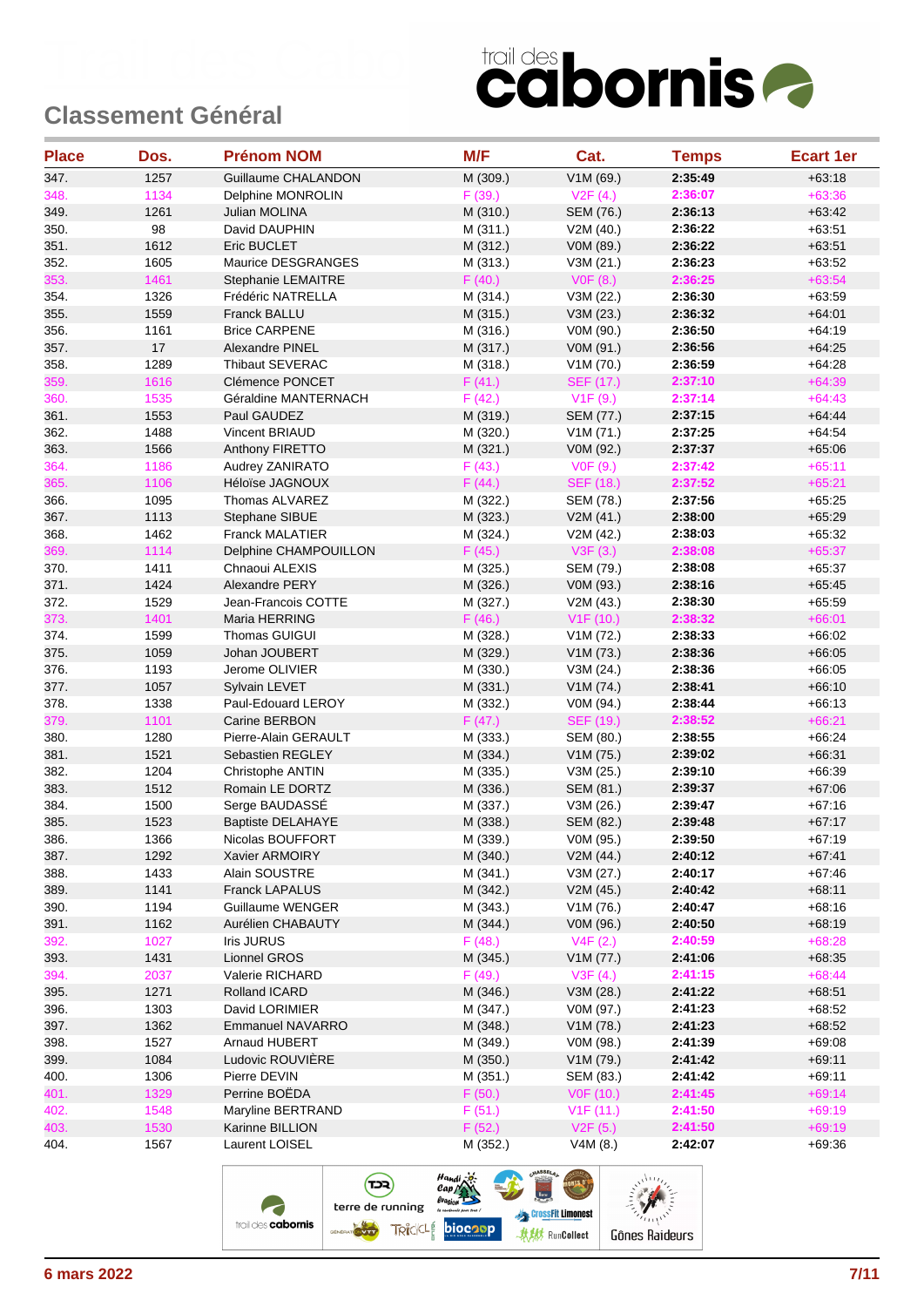| <b>Place</b> | Dos. | <b>Prénom NOM</b>         | M/F      | Cat.             | <b>Temps</b> | <b>Ecart 1er</b> |
|--------------|------|---------------------------|----------|------------------|--------------|------------------|
| 405.         | 1502 | Herve POLAKOWSKI          | M (353.) | V3M (29.)        | 2:42:07      | $+69:36$         |
| 406.         | 1363 | <b>Guillaume MATHEY</b>   | M (354.) | V1M(80.)         | 2:42:11      | $+69:40$         |
| 407.         | 1398 | Sébastien SIBUE           | M (355.) | V1M(81.)         | 2:42:13      | $+69:42$         |
| 408.         | 1075 | Loic LE GOURRIEREC        | M (356.) | V1M (82.)        | 2:42:22      | $+69:51$         |
| 409.         | 1213 | Pascal VENET              | M (357.) | V3M (30.)        | 2:42:24      | $+69:53$         |
| 410.         | 1377 | Catherine ESTEOULE-BADO   | F(53.)   | V3F(5.)          | 2:42:25      | $+69:54$         |
| 411.         | 1582 | Davy SADOU                | M (358.) | V0M (99.)        | 2:42:27      | $+69:56$         |
| 412.         | 1373 | David SIMONOT             | M (359.) | V2M (46.)        | 2:42:38      | $+70:07$         |
| 413.         | 1175 | Luigi PECORELLA           | M (360.) | ESM(4.)          | 2:42:51      | $+70:20$         |
| 414.         | 1435 | Serge MONCEL              | M (361.) | V5M(3.)          | 2:42:57      | $+70.26$         |
| 415.         | 1388 | Carole GUILLERMINET       | F(54.)   | V3F (6.)         | 2:42:59      | $+70:28$         |
| 416.         | 1565 | Frédéric KUZNIK           | M (362.) | V2M (47.)        | 2:43:03      | $+70:32$         |
| 417.         | 1549 | Marie GONZAGA             | F(55.)   | V4F(3.)          | 2:43:09      | $+70:38$         |
| 418.         | 1410 | Jeanyves ARNAUD           | M (363.) | V1M (83.)        | 2:43:24      | $+70:53$         |
| 419.         | 1409 | Jennifer SCHIES           | F(56.)   | V1F(12.)         | 2:43:24      | $+70:53$         |
| 420.         | 1494 | Jean Pierre NOEL          | M (364.) | V5M(4.)          | 2:43:24      | $+70:53$         |
| 421.         | 1099 | Anthony COMBY ROTIVAL     | M (365.) | ESM (5.)         | 2:43:27      | $+70:56$         |
| 422.         | 1372 | <b>Fabien MOREL</b>       | M (366.) | V0M (100.)       | 2:43:30      | $+70:59$         |
| 423.         | 1038 | <b>Florent NEYRON</b>     | M (367.) | V1M (84.)        | 2:43:33      | $+71:02$         |
| 424.         | 1071 | Gregory CAULLIEZ          | M (368.) | V0M (101.)       | 2:43:34      | $+71:03$         |
| 425.         | 1159 | Jean Francois BONGLET     | M (369.) | V1M(85.)         | 2:43:34      | $+71:03$         |
| 426.         | 1421 | <b>Bruno SALADINO</b>     | M (370.) | V2M (48.)        | 2:43:36      | $+71:05$         |
| 427.         | 1224 | Camille MACHON            | F(57.)   | VOF (11.)        | 2:43:39      | $+71:08$         |
| 428.         | 1047 | Alexis JOUAN              | M (371.) | SEM (84.)        | 2:43:48      | $+71:17$         |
| 429.         | 1629 | Philippe LINVAL           | M (372.) | V4M(9.)          | 2:43:50      | $+71:19$         |
| 430.         | 1052 | <b>Flavie ARIOLI</b>      | F(58.)   | V0F (12.)        | 2:43:55      | $+71:24$         |
| 431.         | 1012 | Emma ROGER                | F(59.)   | <b>SEF (20.)</b> | 2:44:01      | $+71:30$         |
| 432.         | 1472 | Julien DUCRET             | M (373.) | SEM (85.)        | 2:44:29      | $+71:58$         |
| 433.         | 1240 | <b>Thibault CHEVALIER</b> | M (374.) | V1M(86.)         | 2:44:29      | $+71:58$         |
| 434.         | 1364 | Jean-Michel SAPIEN        | M (375.) | V7M(1.)          | 2:44:32      | $+72:01$         |
| 435.         | 1154 | Maxime DURAND             | M (376.) | V1M (87.)        | 2:44:34      | $+72:03$         |
| 436.         | 1486 | <b>Olivier BERGER</b>     | M (377.) | V2M (49.)        | 2:44:35      | $+72:04$         |
| 437.         | 1454 | Matthieu MEUNIER          | M (378.) | V2M (50.)        | 2:44:35      | $+72:04$         |
| 438.         | 1133 | Trang HERNANDEZ           | F(60.)   | V1F(13.)         | 2:44:39      | $+72:08$         |
| 439.         | 1297 | Mathieu FABACHER          | M (379.) | V1M (88.)        | 2:44:43      | $+72:12$         |
| 440.         | 1324 | <b>Alexis POLLET</b>      | M (380.) | V1M (89.)        | 2:44:43      | $+72:12$         |
| 441.         | 1353 | Alexandre HAUTAPLAIN      | M (381.) | SEM (86.)        | 2:44:44      | $+72:13$         |
| 442.         | 1146 | Marine GEORGET            | F(61.)   | SEF (21.)        | 2:44:49      | $+72:18$         |
| 443.         | 1320 | Stephane THIRION          | M (382.) | V2M (51.)        | 2:45:15      | $+72:44$         |
| 444.         | 1408 | Jean-Pierre ARDAILLON     | M (383.) | V7M(2.)          | 2:45:23      | $+72:52$         |
| 445.         | 1637 | Frédéric DUTERTRE         | M (384.) | V4M (10.)        | 2:45:26      | $+72:55$         |
| 446.         | 1217 | Ludovic BOULLE            | M (385.) | V2M (52.)        | 2:45:35      | $+73:04$         |
| 447.         | 1218 | Damien ROMEYER            | M (386.) | V1M (90.)        | 2:45:35      | $+73:04$         |
| 448.         | 1604 | Christie BARAN            | F(62.)   | V0F (13.)        | 2:45:50      | $+73:19$         |
| 449.         | 1110 | Leo VENET                 | M (387.) | <b>JUM (3.)</b>  | 2:45:51      | $+73:20$         |
| 450.         | 1111 | <b>Franck FOURNEL</b>     | M (388.) | V1M(91.)         | 2:45:51      | $+73:20$         |
| 451.         | 1464 | <b>Benjamin BAUDIN</b>    | M (389.) | V1M (92.)        | 2:45:56      | $+73:25$         |
| 452.         | 1074 | Sylvain LE GOURRIEREC     | M (390.) | V2M (53.)        | 2:45:59      | $+73:28$         |
| 453.         | 1615 | Vincent CARREAU           | M (391.) | V1M (93.)        | 2:46:07      | $+73:36$         |
| 454.         | 1072 | Sabine RAMOS              | F(63.)   | VOF (14.)        | 2:46:08      | $+73:37$         |
| 455.         | 1221 | Jean VERNAY               | M (392.) | V1M (94.)        | 2:46:19      | $+73.48$         |
| 456.         | 1243 | Frederic BONABAU          | M (393.) | V3M (31.)        | 2:46:29      | $+73:58$         |
| 457.         | 1596 | Lionel HERNANDEZ          | M (394.) | V2M (54.)        | 2:46:30      | $+73:59$         |
| 458.         | 1293 | Sébastien MIRIEL          | M (395.) | V2M (55.)        | 2:46:31      | $+74:00$         |
| 459.         | 1246 | Gérard JAMOT              | M (396.) | V5M(5.)          | 2:46:55      | $+74:24$         |
| 460.         | 1172 | Ludwig LEBESLE            | M (397.) | V0M (102.)       | 2:47:00      | $+74.29$         |
| 461.         | 1216 | Guillaume FROIDUROT       | M (398.) | V0M (103.)       | 2:47:00      | $+74.29$         |
| 462.         | 1622 | Denis MILLET              | M (399.) | V3M (32.)        | 2:47:17      | $+74.46$         |
|              |      |                           |          |                  |              |                  |

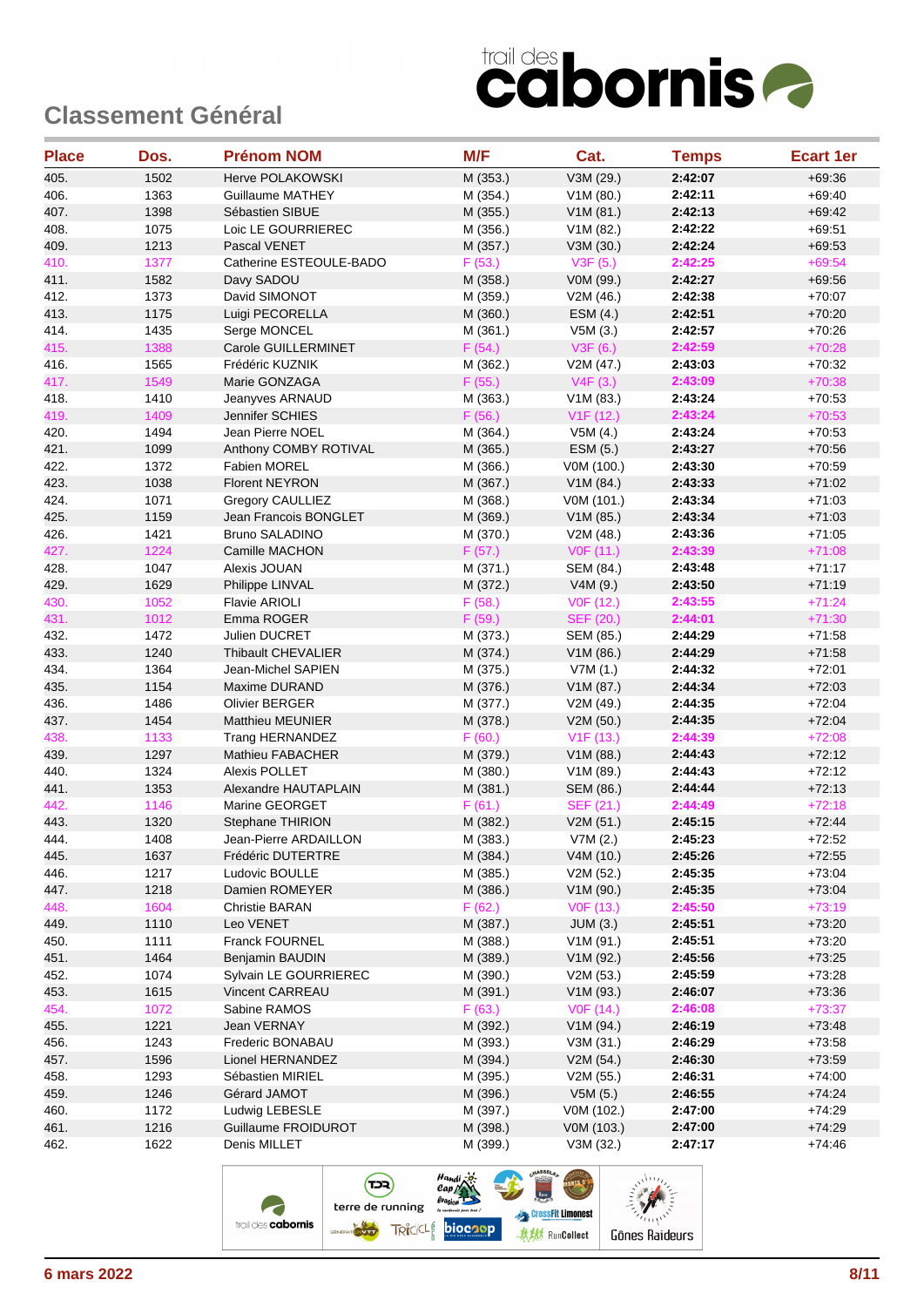| <b>Place</b> | Dos. | <b>Prénom NOM</b>         | M/F      | Cat.                   | <b>Temps</b> | <b>Ecart 1er</b> |
|--------------|------|---------------------------|----------|------------------------|--------------|------------------|
| 463.         | 1062 | <b>Arnaud STEPHAN</b>     | M (400.) | SEM (87.)              | 2:47:19      | $+74:48$         |
| 464.         | 1352 | Herve HAUTAPLAIN          | M (401.) | V3M (33.)              | 2:47:20      | $+74.49$         |
| 465.         | 1304 | Christophe BALAY          | M (402.) | V1M (95.)              | 2:47:20      | $+74.49$         |
| 466.         | 1503 | Nicolas DUMORTIER         | M (403.) | V2M (56.)              | 2:47:24      | $+74.53$         |
| 467.         | 1597 | Manuel DE MATOS           | M (404.) | V3M (34.)              | 2:47:24      | $+74.53$         |
| 468.         | 1017 | Lam-Anh NGUYEN            | M (405.) | V1M (96.)              | 2:47:28      | $+74.57$         |
| 469.         | 1510 | Arnaud TONNELE            | M (406.) | V4M(11.)               | 2:47:44      | $+75:13$         |
| 470.         | 1439 | Dominique MORARD          | M (407.) | V5M(6.)                | 2:48:41      | $+76:10$         |
| 471.         | 1349 | Guillaume SATIN           | M (408.) | V0M (104.)             | 2:49:06      | $+76:35$         |
| 472.         | 1330 | <b>Bernard NODIMAR</b>    | M (409.) | V5M (7.)               | 2:49:25      | $+76:54$         |
| 473.         | 1468 | Thibault GOULIN           | M (410.) | V0M (105.)             | 2:49:29      | $+76:58$         |
| 474.         | 1344 | Léa Julie Marie BOURGEOIS | F(64.)   | SEF (22.)              | 2:49:36      | $+77:05$         |
| 475.         | 1407 | Didier VIGNON             | M (411.) | V3M(35.)               | 2:49:47      | $+77:16$         |
| 476.         | 1579 | Lionel CASSIN             | M (412.) | V3M (36.)              | 2:49:50      | $+77:19$         |
| 477.         | 1307 | Laurent VOYER             | M (413.) | V1M (97.)              | 2:49:51      | $+77:20$         |
| 478.         | 1178 | Matthieu MICHOUDET        | M (414.) | V1M (98.)              | 2:49:59      | $+77:28$         |
| 479.         | 1642 | Gaëtan BLANCHARD          | M (415.) | V0M (106.)             | 2:50:03      | $+77:32$         |
| 480.         | 1442 | <b>Cyril PAILLET</b>      | M (416.) | V3M (37.)              | 2:50:06      | $+77:35$         |
| 481.         | 1441 | <b>Olivier VEYRET</b>     | M (417.) | V2M (57.)              | 2:50:07      | $+77:36$         |
| 482.         | 1539 | Mélanie GAUDILLIERE       | F(65.)   | <b>SEF (23.)</b>       | 2:50:08      | $+77:37$         |
| 483.         | 1328 | Julie BLANC               | F(66.)   | V0F (15.)              | 2:50:11      | $+77:40$         |
| 484.         | 1396 | Marion BLANC              | F(67.)   | V0F (16.)              | 2:50:11      | $+77:40$         |
| 485.         | 1155 | Marc GARCIA               | M (418.) | V1M (99.)              | 2:50:13      | $+77:42$         |
| 486.         | 1191 | <b>Bruno VUILMET</b>      | M (419.) | V0M (107.)             | 2:50:17      | $+77:46$         |
| 487.         | 1209 | Kevin DOLMAIRE            | M (420.) | V1M (100.)             | 2:50:19      | $+77:48$         |
| 488.         | 1367 | Stéphane GIRAUD           | M (421.) | V3M (38.)              | 2:50:26      | $+77:55$         |
| 489.         | 1608 | Anaëlle GUICHON           | F(68.)   | SEF (24.)              | 2:50:28      | $+77:57$         |
| 490.         | 1609 | <b>Bastien GARCIA</b>     | M (422.) | SEM (88.)              | 2:50:29      | $+77:58$         |
| 491.         | 1245 | Arnaud BOCHARD            | M (423.) | V1M(101.)              | 2:50:57      | $+78:26$         |
| 492.         | 1220 | Florent TOUCHARD          | M (424.) | V4M (12.)              | 2:51:00      | $+78:29$         |
| 493.         | 1219 | <b>Gabriel TOUCHARD</b>   | M (425.) | ESM (6.)               | 2:51:01      | $+78:30$         |
| 494.         | 1187 | Marina CAIREY-REMONAY     | F(69.)   | SEF (25.)              | 2:51:28      | $+78:57$         |
| 495.         | 1274 | Angélique CHAPOLLET       | F(70.)   | V1F(14.)               | 2:51:29      | $+78:58$         |
| 496.         | 1121 | Benjamin PAPAZIAN         | M (426.) | V0M (108.)             | 2:51:29      | $+78:58$         |
| 497.         | 1287 | <b>Benoît SAMARCQ</b>     | M (427.) | SEM (89.)              | 2:51:44      | $+79:13$         |
| 498.         | 63   | Denis BANCEL              | M (428.) | V4M(13.)               | 2:52:19      | $+79:48$         |
| 499.         | 1260 | Vincent GUILHEM           | M (429.) | SEM (90.)              | 2:52:54      | $+80:23$         |
| 500.         | 1149 | Marie BARBEAULT           | F(71.)   | V2F(6.)                | 2:52:55      | $+80:24$         |
| 501.         | 1341 | <b>Corentin DUTEL</b>     | M (430.) | SEM (91.)              | 2:52:56      | $+80:25$         |
| 502.         | 1279 | Manon CAIRAT              | F(72.)   | SEF (26.)              | 2:52:56      | $+80:25$         |
| 503.         | 1277 | <b>Emmanuel NICLAUS</b>   | M (431.) | V3M (39.)              | 2:52:56      | $+80:25$         |
| 504.         | 1621 | David GOTTE               | M (432.) | V3M (40.)              | 2:52:57      | $+80:26$         |
| 505.         | 1157 | Marion DEPELCHIN          | F(73.)   | V1F(15.)               | 2:53:28      | $+80:57$         |
| 506.         | 1120 | <b>Beatrice MARRON</b>    | F(74.)   | SEF (27.)              | 2:53:29      | $+80:58$         |
| 507.         | 1252 | Anne-Sophie DAVAT         | F(75.)   | V3F(7.)                | 2:54:10      | $+81:39$         |
| 508.         | 1311 | Valentin MOJEIKISSOFF     | M (433.) | SEM (92.)              | 2:54:32      | $+82:01$         |
| 509.         | 1312 | Marion VISTOLI            | F(76.)   | SEF (28.)              | 2:54:32      | $+82:01$         |
| 510.         | 1045 | Romain DEBONO             | M (434.) | V1M (102.)             | 2:54:59      | $+82:28$         |
| 511.         | 1160 | Antoine CAMUS             | F(77.)   | V3F(8.)                | 2:55:12      | $+82:41$         |
| 512.         | 1179 | Marielle RIOTTE           | F(78.)   | V1F(16.)               | 2:55:42      | $+83:11$         |
| 513.         | 1313 | Marc FASQUELLE            | M (435.) | V1M(103.)              | 2:55:42      | $+83:11$         |
| 514.         | 1358 | Hélène ORCEL              | F(79.)   | V <sub>1</sub> F (17.) | 2:56:33      | $+84:02$         |
| 515.         | 1360 | Philippe DUBOIS           | M (436.) | V4M(14.)               | 2:57:17      | $+84:46$         |
| 516.         | 1156 | Nicolas DEPELCHIN         | M (437.) | V1M(104.)              | 2:57:21      | $+84:50$         |
| 517.         | 1571 | Julien VILLEDIEU          | M (438.) | V2M (58.)              | 2:57:47      | $+85:16$         |
| 518.         | 1390 | Sophie DELAFAYE           | F(80.)   | V1F(18.)               | 2:58:02      | $+85:31$         |
| 519.         | 1275 | François NOHARET          | M (439.) | V4M (15.)              | 2:58:05      | $+85:34$         |
| 520.         | 1395 | Nouredine EL MESSAOUDI    | M (440.) | V1M (105.)             | 2:58:56      | $+86:25$         |
|              |      |                           |          |                        |              |                  |

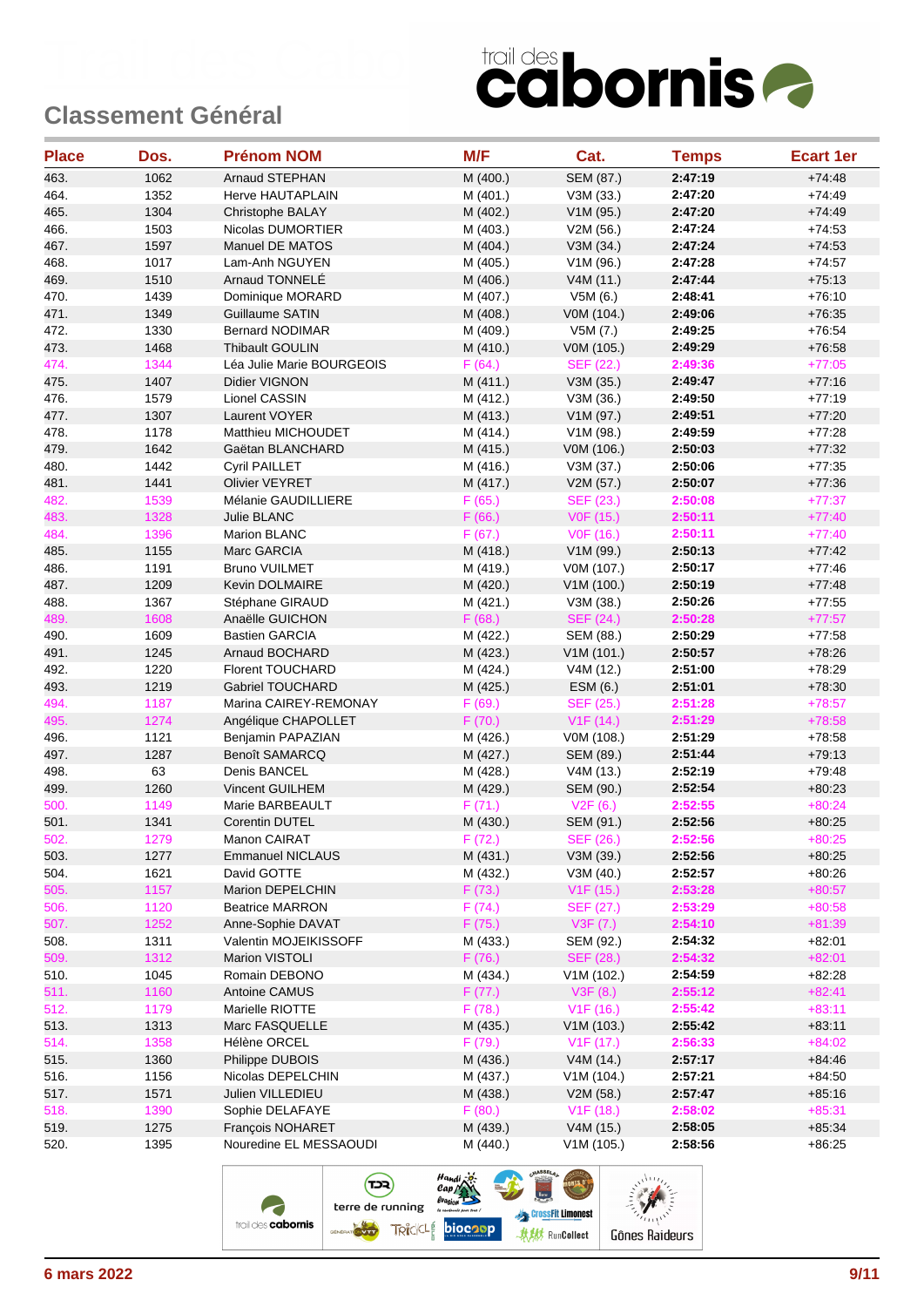| <b>Place</b> | Dos.         | <b>Prénom NOM</b>             | M/F                  | Cat.                   | <b>Temps</b>       | <b>Ecart 1er</b>       |
|--------------|--------------|-------------------------------|----------------------|------------------------|--------------------|------------------------|
| 521.         | 1239         | Nabil EL KHATTABI             | M (441.)             | V2M (59.)              | 2:58:56            | $+86:25$               |
| 522.         | 1034         | Touria FEIDEN                 | F(81.)               | V <sub>1</sub> F (19.) | 2:59:09            | $+86:38$               |
| 523.         | 1073         | Louis AUBINEAU                | M (442.)             | V1M(106.)              | 2:59:10            | $+86:39$               |
| 524.         | 1613         | Mohammed BELLAHCENE           | M (443.)             | V5M(8.)                | 2:59:10            | $+86:39$               |
| 525.         | 1614         | Regis MONTAUD                 | M (444.)             | V2M (60.)              | 2:59:12            | $+86.41$               |
| 526.         | 1630         | Laurence LAURIA               | F(82.)               | V2F(7.)                | 2:59:23            | $+86:52$               |
| 527.         | 1284         | Karine REYSSIE                | F(83.)               | V3F(9.)                | 2:59:46            | $+87:15$               |
| 528.         | 1532         | Emilie SOUBIROU               | F(84.)               | V1F(20.)               | 2:59:50            | $+87:19$               |
| 529.         | 1563         | Arnaud ZOSI                   | M (445.)             | V1M (107.)             | 2:59:51            | $+87:20$               |
| 530.         | 1628         | Delphine GENDRE               | F(85.)               | V2F(8.)                | 2:59:54            | $+87:23$               |
| 531.         | 1067         | Lucile DEQUIREZ               | F(86.)               | V0F (17.)              | 3:00:16            | $+87:45$               |
| 532.         | 1066         | Sebastien CHAMPAILLER         | M (446.)             | V1M (108.)             | 3:00:17            | $+87:46$               |
| 533.         | 1483         | <b>Franck MARTEL</b>          | M (447.)             | V2M(61.)               | 3:00:18            | $+87:47$               |
| 534.         | 1207         | <b>Richard VERMEULEN</b>      | M (448.)             | V1M (109.)             | 3:00:27            | $+87:56$               |
| 535.         | 1547         | <b>Edith ANTOINE</b>          | F(87.)               | V3F (10.)              | 3:01:40            | $+89:09$               |
| 536.         | 1035         | Julien POUGET                 | M (449.)             | V1M (110.)             | 3:01:41            | $+89:10$               |
| 537.         | 1195         | Soline WENGER                 | F(88.)               | V1F(21.)               | 3:03:19            | $+90:48$               |
| 538.         | 1420         | Amélie NOEL                   | F(89.)               | V1F(22.)               | 3:03:30            | $+90:59$               |
| 539.         | 1152         | Hugo PAPAZIAN                 | M (450.)             | V1M(111.)              | 3:03:42            | $+91:11$               |
| 540.         | 1371         | Damien PEYRACHE               | M (451.)             | V2M (62.)              | 3:03:51            | $+91:20$               |
| 541.         | 1416         | <b>Julie RAMONEDA</b>         | F(90.)               | V1F(23.)               | 3:03:51            | $+91:20$               |
| 542.         | 1176         | Sabrina CHAPOT                | F(91.)               | V1F(24.)               | 3:04:01            | $+91:30$               |
| 543.         | 1463         | Cédric FOURIER                | M (452.)             | V1M(112.)              | 3:05:32            | $+93:01$               |
| 544.         | 1316         | Cloé LEVERT                   | F(92.)               | SEF (29.)              | 3:05:44            | $+93:13$               |
| 545.         | 1315         | Paul FERRACCI                 | M (453.)             | SEM (93.)              | 3:05:45            | $+93:14$               |
| 546.         | 1212         | Sebastien KUBIAK              | M (454.)             | V0M (109.)             | 3:05:47            | $+93:16$               |
| 547.         | 1348         | Christophe SATIN              | M (455.)             | V0M (110.)             | 3:07:21            | $+94:50$               |
| 548.         | 1232         | Aimée CAMPREDON               | F(93.)               | V4F(4.)                | 3:07:52            | $+95:21$               |
| 549.         | 1385         | <b>Julie CAMPREDON</b>        | F(94.)               | <b>SEF (30.)</b>       | 3:07:52            | $+95:21$               |
| 550.         | 1231         | Louise CAMPREDON              | F(95.)               | SEF (31.)              | 3:07:53            | $+95:22$               |
| 551.         | 1248         | <b>Martial GEORGET</b>        | M (456.)             | V7M(3.)                | 3:08:21            | $+95:50$               |
| 552.         | 1117         | <b>Richard BIGNET</b>         | M (457.)             | V4M(16.)               | 3:08:24            | $+95:53$               |
| 553.         | 1014         | Catherine FERRAND-TARAZONA    | F(96.)               | V3F (11.)              | 3:08:36            | $+96:05$               |
| 554.         | 1296         | Apostolis ANESTIS             | M (458.)             | V1M (113.)             | 3:08:40            | $+96:09$               |
| 555.         | 1479         | Sylvain BATAILLON             | M (459.)             | V1M(114.)              | 3:08:47            | $+96:16$               |
| 556.         | 1594         | Serge PEYRELONG               | M (460.)             | V5M (9.)               | 3:08:58            | $+96:27$               |
| 557.         | 1414         | Laurent MARIEZ                | M (461.)             | V4M (17.)              | 3:09:12            | $+96:41$               |
| 558.         | 1589         | Béranger ODE                  | M (462.)             | SEM (94.)              | 3:09:22            | $+96:51$               |
| 559.         | 1319         | <b>Barbara MODELON</b>        | F(97.)               | V2F(9.)                | 3:10:38            | $+98:07$               |
| 560.         | 1108         | Marie-Joelle FRACHETTE        | F (98.)              | V5F(1.)                | 3:10:41            | $+98:10$               |
| 561.         | 1234         | Julien RIPERT                 | M (463.)             | V1M(115.)              | 3:10:51            | $+98:20$               |
| 562.         | 1644         | Mathieu DIMPRE                | M (464.)             | V2M (63.)              | 3:11:42            | $+99:11$               |
| 563.         | 1189         | Jean-Marie GAVEAU             | M (465.)             | V2M (64.)              | 3:12:50            | $+100:19$              |
| 564.         | 1262         | David FOURNIER                | M (466.)             | VOM (111.)             | 3:12:51            | $+100:20$              |
| 565.         | 1309         | Pascal MOREAU                 | M (467.)             | V4M (18.)              | 3:13:39            | $+101:08$              |
| 566.         | 1448         | Angelique DELPLANQUE          | F (99.)              | V <sub>2</sub> F (10.) | 3:16:20            | $+103:49$              |
| 567.         | 1447         | Laurent BARTHOLIN             | M (468.)             | V2M (65.)              | 3:16:20            | $+103:49$              |
| 568.         | 1556         | Michel NICAISE                | M (469.)             | V5M(10.)               | 3:16:41            | $+104:10$              |
| 569.         | 1255         | Nathalie PONCET-PAVIOT        | F(100.)              | V1F(25.)               | 3:16:48            | $+104:17$              |
| 570.         | 1093         | Nicolas MAURICE               | M (470.)             | SEM (95.)              | 3:20:14<br>3:20:18 | $+107:43$<br>$+107:47$ |
| 571.         | 18           | Jérome GREVAZ                 | M (471.)             | V2M(66.)               |                    |                        |
| 572.         | 1526         | Yannish JONZO                 | M (472.)             | V2M (67.)              | 3:21:48            | $+109:17$              |
| 573.<br>574. | 1094<br>1129 | Nicolas MOLEY<br>Pierre RIVAS | M (473.)<br>M (474.) | V1M(116.)<br>V4M (19.) | 3:21:58<br>3:22:48 | $+109:27$<br>$+110:17$ |
| 575.         | 1331         | Aurelie PRADEILLES FABRELLO   | F(101.)              | V0F (18.)              | 3:23:26            | $+110:55$              |
| 576.         | 1132         | Jean AUCLAIRE                 | M (475.)             | V6M(3.)                | 3:23:42            | $+111:11$              |
| 577.         | 1030         | Coralie CAPUT                 | F (102.)             | SEF (32.)              | 3:24:15            | $+111:44$              |
| 578.         | 1646         | Christophe PRADEILLES         | M (476.)             | V1M(117.)              | 3:25:29            | $+112:58$              |
|              |              |                               |                      |                        |                    |                        |